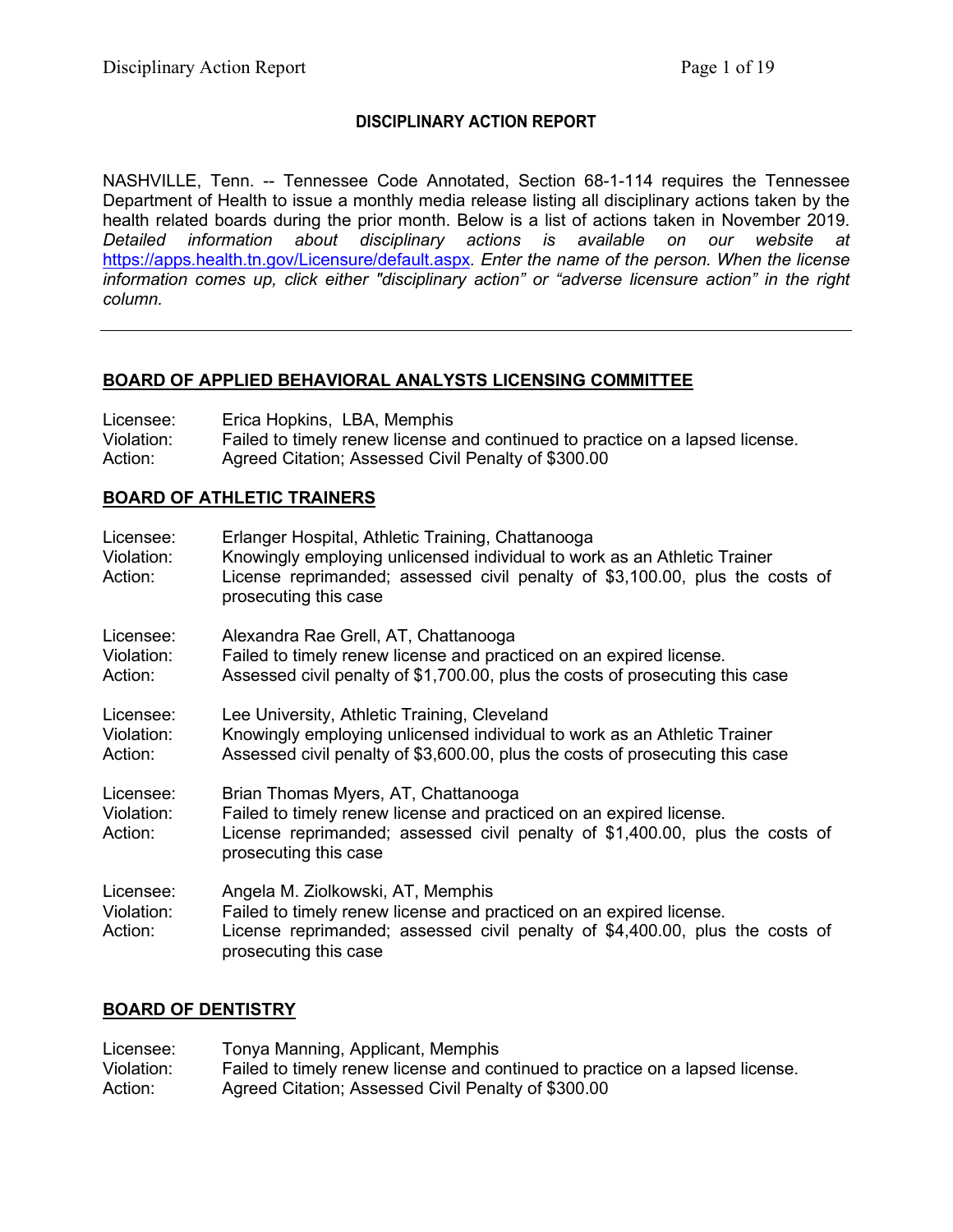| Licensee:  | Tori Wilkin, DA, Knoxville                                             |
|------------|------------------------------------------------------------------------|
| Violation: | Guilty of criminal conviction.                                         |
| Action:    | License placed on probation to run concurrent with criminal probation. |
|            | Late reporting from October 2019                                       |

# **BOARD OF MASSAGE LICENSURE**

| Licensee:<br>Violation:<br>Action: | Travis Wayne Bray, LMT, Chattanooga<br>Guilty of conviction of a crime.<br>Conditional license granted; no practice in an outcall setting; 12 months<br>monitoring required.                                                          |
|------------------------------------|---------------------------------------------------------------------------------------------------------------------------------------------------------------------------------------------------------------------------------------|
| Licensee:<br>Violation:<br>Action: | Ashley Brooks, LMT, Arlington<br>Guilty of operating without a massage establishment license<br>License placed on probation; assessed civil penalty of \$600.00 plus the costs of<br>prosecuting this case.                           |
| Licensee:                          | Stephanie Chermaine Carter, LMT, Harrison                                                                                                                                                                                             |
| Violation:                         | Failed to properly maintain a sufficient number of continuing education credits.                                                                                                                                                      |
| Action:                            | Agreed Citation; Assessed Civil Penalty of \$750.00                                                                                                                                                                                   |
| Licensee:<br>Violation:<br>Action: | Eden Spa, Establishment, Murfreesboro<br>Guilty of employing, allowing or permitting ay unlicensed person perform<br>massage in such establishment.<br>License is revoked; assessed costs of investigating and prosecuting this case. |
| Licensee:                          | Debra S. Gilmore, LMT, Ooltewah                                                                                                                                                                                                       |
| Violation:                         | Failed to properly maintain a sufficient number of continuing education credits.                                                                                                                                                      |
| Action:                            | Agreed Citation; Assessed Civil Penalty of \$775.00                                                                                                                                                                                   |
| Licensee:                          | Katie Beth Judd, LMT, Knoxville                                                                                                                                                                                                       |
| Violation:                         | Failed to properly maintain a sufficient number of continuing education credits.                                                                                                                                                      |
| Action:                            | Agreed Citation; Assessed Civil Penalty of \$675.00                                                                                                                                                                                   |
| Licensee:                          | Celisa Ellis, LMT, Madison                                                                                                                                                                                                            |
| Violation:                         | Failed to timely renew license and practiced on a lapsed license.                                                                                                                                                                     |
| Action:                            | Agreed Citation; Assessed Civil Penalty of \$850.00                                                                                                                                                                                   |
| Licensee:                          | Kari Denise Farmer, LMT, Blountville                                                                                                                                                                                                  |
| Violation:                         | Failed to timely renew license and practiced on a lapsed license.                                                                                                                                                                     |
| Action:                            | Agreed Citation; Assessed Civil Penalty of \$100.00                                                                                                                                                                                   |
| Licensee:                          | Grace Danielle Lewis, LMT, Newport                                                                                                                                                                                                    |
| Violation:                         | Failed to timely renew license and practiced on a lapsed license.                                                                                                                                                                     |
| Action:                            | Agreed Citation; Assessed Civil Penalty of \$100.00                                                                                                                                                                                   |
| Licensee:                          | Live in Harmony Massage Therapy, Establishment, White House                                                                                                                                                                           |
| Violation:                         | Guilty of operating without a massage establishment license                                                                                                                                                                           |
| Action:                            | Conditional license granted; assessed civil penalty of \$2,400.00                                                                                                                                                                     |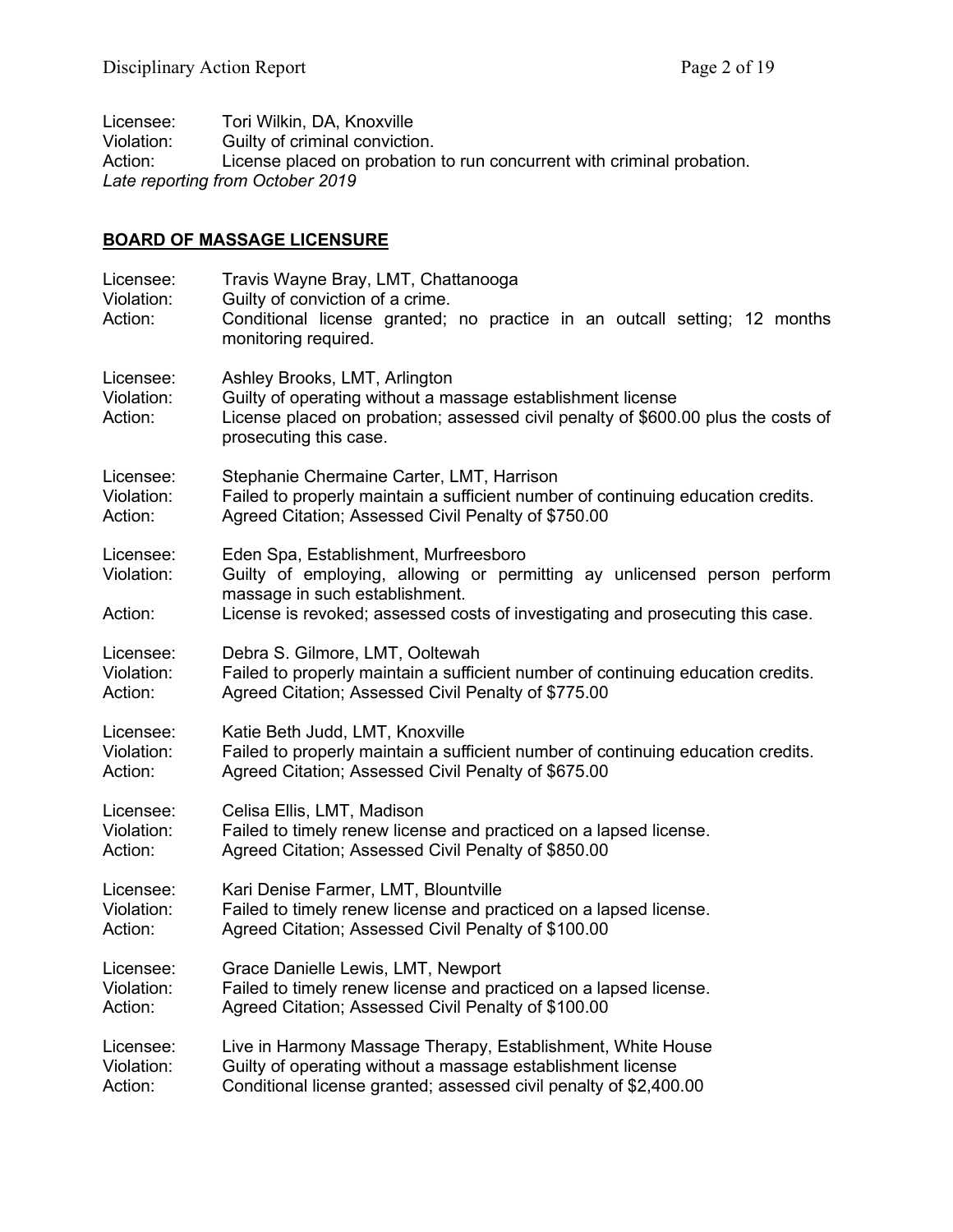| Licensee:<br>Violation:<br>Action: | Mary Christopher Murov, LMT, Gallatin<br>Failed to timely renew license and practiced on a lapsed license.<br>Agreed Citation; Assessed Civil Penalty of \$300.00                                                                                                                   |
|------------------------------------|-------------------------------------------------------------------------------------------------------------------------------------------------------------------------------------------------------------------------------------------------------------------------------------|
| Licensee:<br>Violation:<br>Action: | Peter Peterson, LMT, Franklin<br>Failed to pay civil penalties assessed in prior disciplinary action.<br>Probation extended for one year; must make payments on past due penalties<br>and assessed costs of prosecuting this case.                                                  |
| Licensee:<br>Violation:<br>Action: | Elizabeth Somers, LMT, Nashville<br>Guilty of practicing massage in an establishment with a lapsed license<br>License placed on probation; assessed civil penalty of \$300.00 plus the costs of<br>prosecuting this case.                                                           |
| Licensee:<br>Violation:            | Matthew Sunshine, LMT, Maryville<br>Guilty of unethical or unprofessional conduct involving sexualizing behavior with<br>a client.                                                                                                                                                  |
| Action:                            | License suspended with monitoring terms and 10 hours of core curriculum<br>course in ethics; then placed on probation for 3 years; assessed civil penalty of<br>\$1,000.00 plus the costs of prosecuting this case.                                                                 |
| Licensee:<br>Violation:<br>Action: | *Salon J and Day Spa, Establishment, Nashville<br>Guilty of operating without a massage establishment license<br>License reprimanded and placed on probation; assessed civil penalty of \$1,800<br>plus costs of prosecuting this case.<br>*Revised Consent Order from May 14, 2019 |
|                                    |                                                                                                                                                                                                                                                                                     |

| Licensee:  | XHALE Massage Therapy, Establishment, Knoxville                   |
|------------|-------------------------------------------------------------------|
| Violation: | Guilty of practicing massage in an unlicensed establishment       |
| Action:    | Conditional license granted; assessed civil penalty of \$3,300.00 |

# **BOARD OF MEDICAL EXAMINERS**

| Pamela S. Bullock, MD, Knoxville<br>Failed to properly maintain sufficient continuing education credits.<br>License voluntarily retired with continuing education and civil penalty terms in<br>the event of reinstating license in the future and assessed the costs of<br>prosecuting this case. |
|----------------------------------------------------------------------------------------------------------------------------------------------------------------------------------------------------------------------------------------------------------------------------------------------------|
| Lance C. Dozier, MD, Norton, Virginia                                                                                                                                                                                                                                                              |
| Guilty of disciplinary action in another state and omissions of malpractice and<br>prior discipline on renewal application.                                                                                                                                                                        |
| License reprimanded; assessed civil penalty of \$400.00 plus the costs of<br>prosecuting this case. Must contact Tennessee Medical Foundation 30 days<br>from the date of the Board Order.                                                                                                         |
| Mark Ernest, MD, Kalispell, MT                                                                                                                                                                                                                                                                     |
| Guilty of pre-signing blank prescriptions and as the Medical Director on staff,<br>failed to be physically present for the required 25% of the time R.B.I. Wellness<br>Center was open to the public each week as required for a Tennessee Non-                                                    |
|                                                                                                                                                                                                                                                                                                    |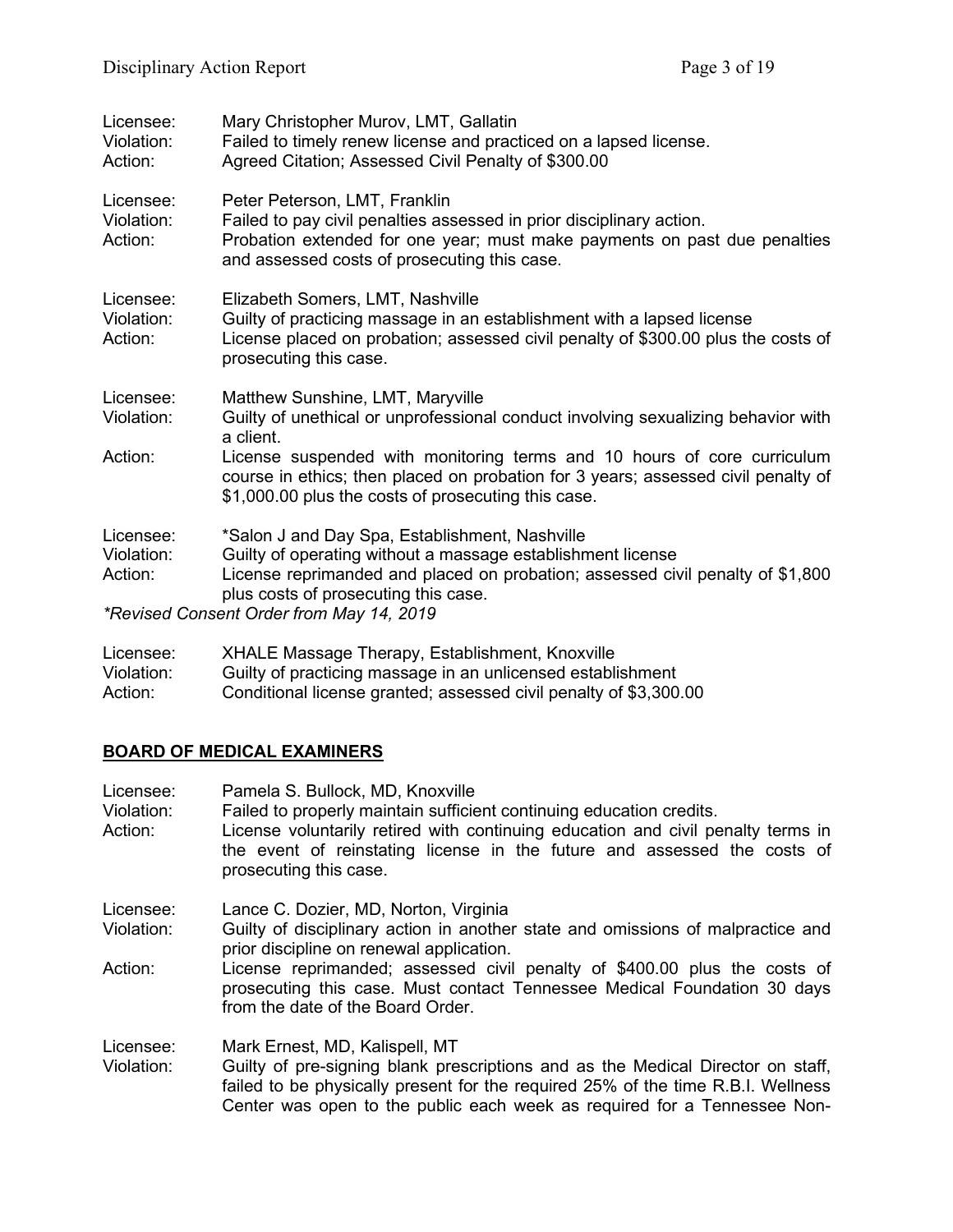| Action:                            | Residential Office-Based Opiate Treatment Facility.<br>License placed on probation; assessed civil penalty of \$18,400.00 plus the costs<br>of prosecuting this case.                                                                                                                                                                                                                                                                                                                                                                                                         |
|------------------------------------|-------------------------------------------------------------------------------------------------------------------------------------------------------------------------------------------------------------------------------------------------------------------------------------------------------------------------------------------------------------------------------------------------------------------------------------------------------------------------------------------------------------------------------------------------------------------------------|
| Licensee:<br>Violation:            | John Halcomb, MD, Corpus Christi, Texas<br>Guilty of gross health care liability or a pattern of continued or repeated health<br>care liability, ignorance, negligence or incompetence in the course of medical                                                                                                                                                                                                                                                                                                                                                               |
| Action:                            | practice.<br>License reprimanded; assessed civil penalty of \$3,000.00 plus the costs of<br>prosecuting this case. Should Respondent attempt to reinstate his license he<br>must submit to a "Competence Assessment"                                                                                                                                                                                                                                                                                                                                                          |
| Licensee:<br>Violation:<br>Action: | Michael D. Hellman, Sr., MD, Collierville<br>Guilty of knowingly and intentionally distributing and dispensing controlled<br>substances, not for a legitimate medical purpose and outside the scope of<br>professional practice; pleading guilty to one count of unlawful distribution of a<br>schedule II controlled substance and one count of conspiracy to distribute and<br>dispense schedule V controlled substances in the US District Court for the<br>Western District of Tennessee.<br>License permanently revoked and assessed the costs of prosecuting this case. |
| Licensee:<br>Violation:<br>Action: | Tonya K. Powers, MD, Clover, South Carolina<br>Guilty of disciplinary action in another state.<br>License reprimanded; assessed the costs of prosecuting this case.                                                                                                                                                                                                                                                                                                                                                                                                           |
| Licensee:<br>Violation:            | Ronald L. Williams, MD, Manchester<br>Failed to make medical records available for inspection or copying by a<br>Department of Health investigator after receiving a written request during an<br>authorized investigation.                                                                                                                                                                                                                                                                                                                                                   |
| Action:                            | License reprimanded; assessed civil penalty of \$500.00 plus the costs of<br>prosecuting this case.                                                                                                                                                                                                                                                                                                                                                                                                                                                                           |

## **BOARD OF MEDICAL EXAMINERS COMMITTEE ON PHYSICIANS ASSISTANTS**

- Licensee: Michelle Lynn Vasireddy, PA, Germantown
- Guilty of forging prescriptions for controlled substances for her own personal use and writing prescriptions to other individuals without those individuals knowledge, and filling those prescriptions for her personal use.
- Action: License suspended pending an evaluation by the Tennessee Medical Foundation then to be placed on probation for at least 5 years and prohibited prescribing of controlled substances for at least 5 years after the lifting of suspension. If at any time she is allowed to prescribe controlled substances, her license shall be placed on or remain on probation for a period of 5 years beginning at the time she is allowed to prescribe controlled substances.. Assessed the costs of prosecuting this case.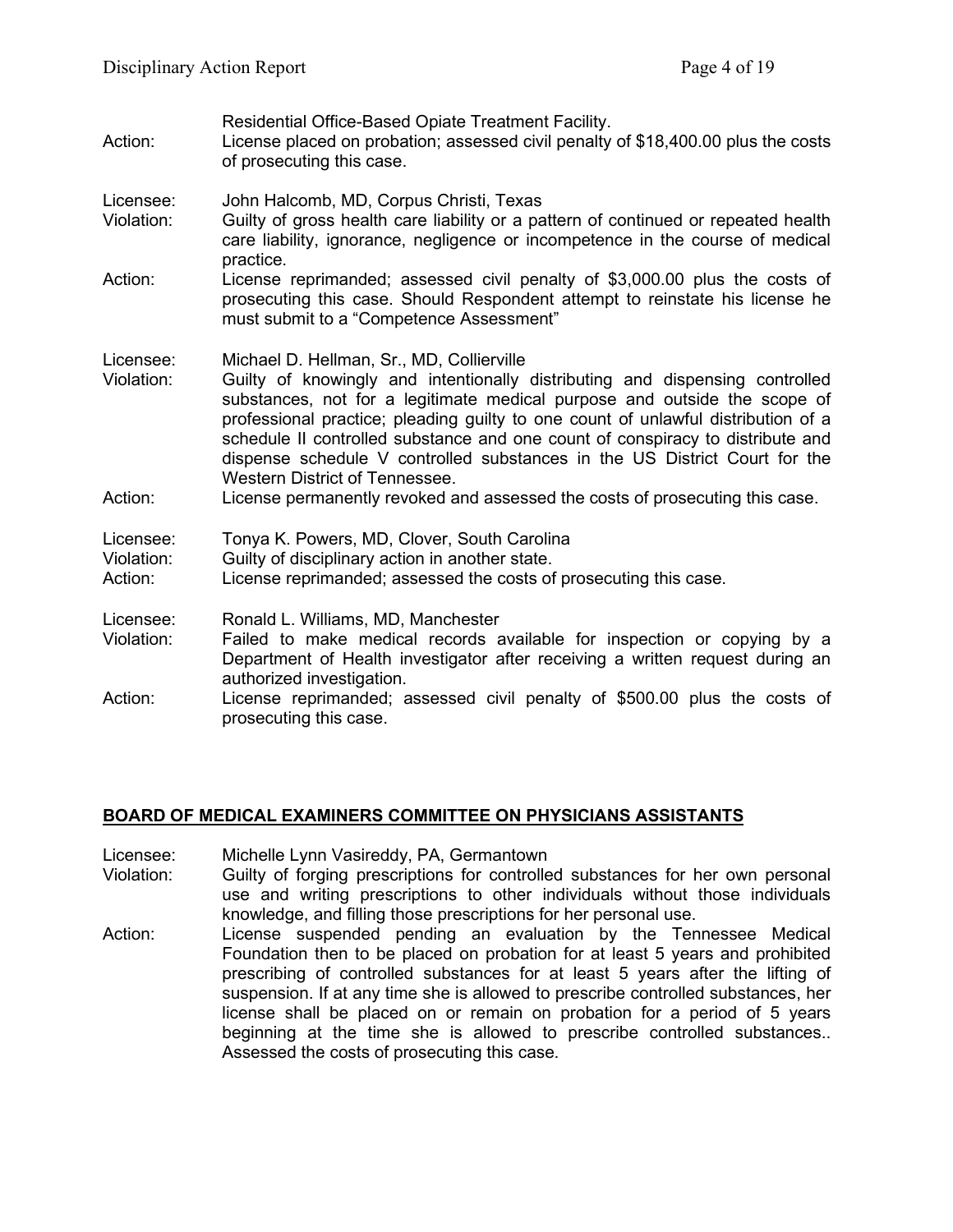# **BOARD OF NURSING**

| Licensee:<br>Violation:            | Jackalene Beaty, LPN, Harrogate<br>Testing positive for any drug on any government or private sector pre-<br>employment, or employer-ordered confirmed drug test                                                                                                                                                                                                                                                                                                                                                                                                                                                                                                                                                                                                                                                                                                                                                                                                                                  |
|------------------------------------|---------------------------------------------------------------------------------------------------------------------------------------------------------------------------------------------------------------------------------------------------------------------------------------------------------------------------------------------------------------------------------------------------------------------------------------------------------------------------------------------------------------------------------------------------------------------------------------------------------------------------------------------------------------------------------------------------------------------------------------------------------------------------------------------------------------------------------------------------------------------------------------------------------------------------------------------------------------------------------------------------|
| Action:                            | License suspended with terms                                                                                                                                                                                                                                                                                                                                                                                                                                                                                                                                                                                                                                                                                                                                                                                                                                                                                                                                                                      |
| Licensee:<br>Violation:            | Phyllis Margaret Bradford, CO RN, Pueblo CO<br>Revocation, suspension, probation or other discipline of a license to practice<br>nursing by another state or territory of the United States for any act or omission<br>which would constitute grounds for the revocation, suspension, probation or<br>other discipline of a license in this state; and guilty of unprofessional conduct; to<br>wit: engaging in acts of dishonesty which relate to the practice of nursing                                                                                                                                                                                                                                                                                                                                                                                                                                                                                                                        |
| Action:                            | Privilege to practice nursing in the State of Tennessee voluntarily surrendered;<br>must cease and desist the practice of nursing in the State of Tennessee                                                                                                                                                                                                                                                                                                                                                                                                                                                                                                                                                                                                                                                                                                                                                                                                                                       |
| Licensee:<br>Violation:            | Patsy Janet Burks, APRN/RN, Lawrenceburg<br>Violated or attempted to violate, directly or indirectly, or assisted in or abetted<br>the violation of, or conspired to violate, any provision of this chapter or any<br>lawful order of the board issued pursuant thereto; and guilty of unprofessional<br>conduct; to wit: assigning unqualified person to perform functions of licensed<br>persons or delegating nursing care functions and tasks and/or responsibilities to<br>others contrary to the Nurse Practice Act or rules and regulations to the<br>detriment of patient safety; failing to supervise persons to whom nursing<br>functions are delegated or assigned; aiding, abetting, assisting, or hiring an<br>individual to violate or circumvent any law or duly promulgated rule intended to<br>guide the conduct of a nurse or any other licensed health care provider; and<br>over-prescribing or prescribing in a manner inconsistent with Rules 1000-04-.08<br>and 100-04-.09 |
| Action:                            | APRN certificate and RN license revoked; revocation stayed; APRN certificate<br>and RN license placed on probation for five years; assessed civil penalties of<br>\$5,000.00; plus costs not to exceed \$10,000.00                                                                                                                                                                                                                                                                                                                                                                                                                                                                                                                                                                                                                                                                                                                                                                                |
| Licensee:<br>Violation:            | Brenda Faye Cook, KY LPN, Siler KY<br>Guilty of unprofessional conduct; to wit: refusing to submit to a drug test or<br>testing positive for any drug on any government or private sector pre-<br>employment, or employer-ordered confirmed drug test; and engaging in acts of<br>dishonesty which relate to the practice of nursing                                                                                                                                                                                                                                                                                                                                                                                                                                                                                                                                                                                                                                                              |
| Action:                            | Privilege to practice nursing in the State of Tennessee revoked; must cease and<br>desist practice of nursing in the State of Tennessee; assessed civil penalty of<br>\$100.00; plus costs not to exceed \$500.00                                                                                                                                                                                                                                                                                                                                                                                                                                                                                                                                                                                                                                                                                                                                                                                 |
| Licensee:<br>Violation:<br>Action: | Sondra Armitage Curtis, RN, Greeneville<br>Unfit or incompetent by reason of negligence, habits, or other cause<br>License suspended with terms                                                                                                                                                                                                                                                                                                                                                                                                                                                                                                                                                                                                                                                                                                                                                                                                                                                   |
| Licensee:<br>Violation:<br>Action: | Roger William Davis, RN, Jasper<br>Guilty of unprofessional conduct; to wit: abandoning or neglecting a patient<br>requiring nursing care<br>License suspended with terms; plus costs not to exceed \$1,000.00                                                                                                                                                                                                                                                                                                                                                                                                                                                                                                                                                                                                                                                                                                                                                                                    |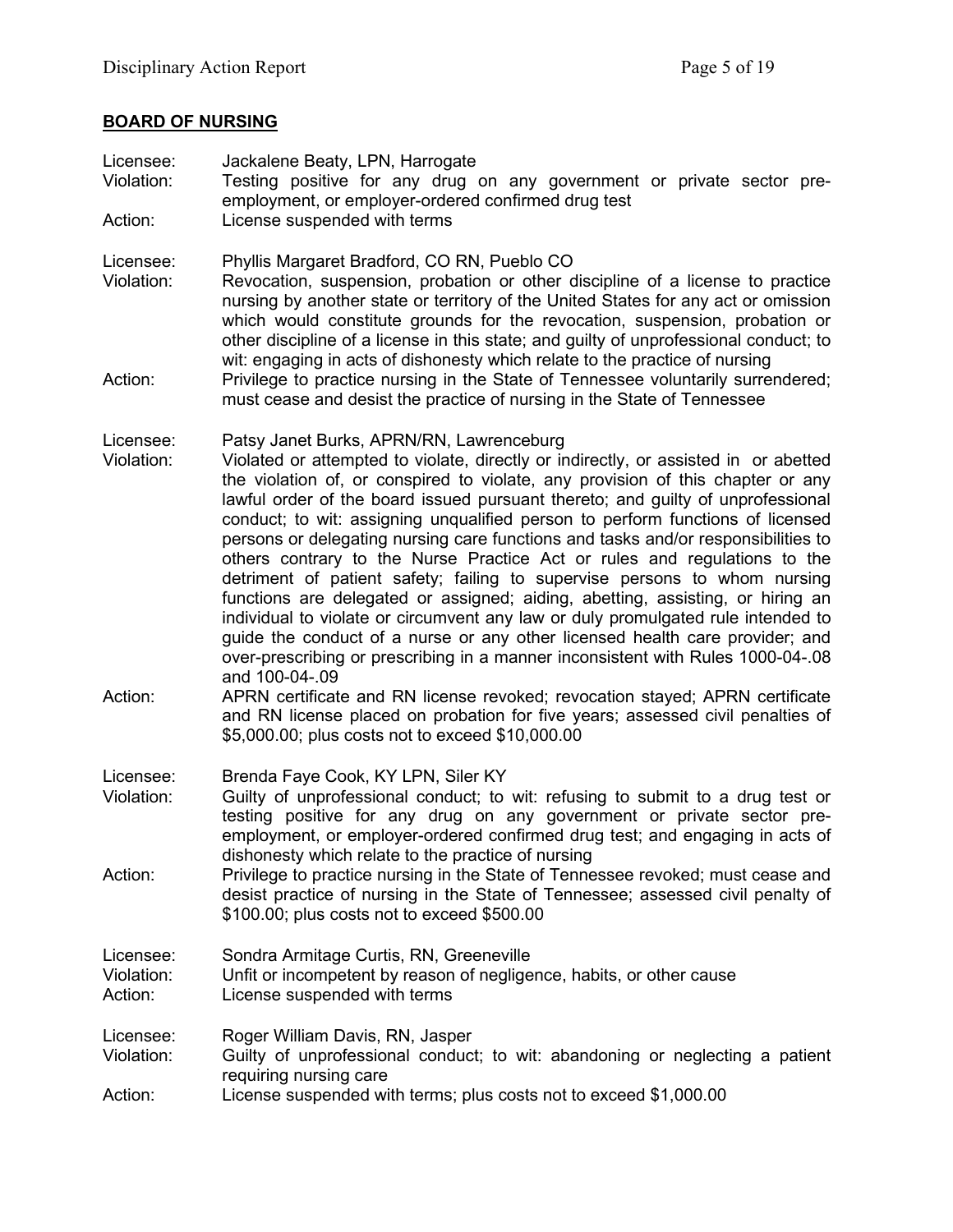Licensee: Samuel B. Easley, LPN, Huron

- Violation: Unfit or incompetent by reason of negligence, habits, or other cause; and guilty of unprofessional conduct; to wit: unauthorized use or removal of narcotics, drugs, supplies, or equipment from any health care facility, school, institution or other work place location; the use of intoxicating beverages, or illegal use of any narcotic or dangerous drug while on duty in any health care facility, school, institution or other work place location; and engaging in acts of dishonesty relating to practice of nursing
- Action: License suspended with terms; plus costs not to exceed \$1,000.00

Licensee: Coy L. Ellis, RN, Chickamauga GA

- Violation: Refusing to submit to a drug test or testing positive for any drug on any government or private sector pre-employment, or employer-ordered confirmed drug test; unfit or incompetent by reason of negligence, habits, or other cause; and guilty of unprofessional conduct
- Action: License suspended with terms

Licensee: Tanisha D. Evans, AR RN, Gainesville GA

- Violation: Unfit or incompetent by reason of negligence, habits, or other cause; and guilty of unprofessional conduct; to wit: failure to maintain a record for each patient which accurately reflects the nursing problems and interventions or the patient and/or failure to maintain a record for each patient which accurately reflects the name and title of the nurse providing care; and making false or materially incorrect, inconsistent, or unintelligible entries in any patient records or in the records of any health care facility, school, institution, or other work place location pertaining to the obtaining, possessing, or administration of any controlled substance as defined in the Federal Controlled Substances Act
- Action: Privilege to practice nursing in the State of Tennessee voluntarily surrendered; must cease and desist nursing in the State of Tennessee

Licensee: Crystal Farley, LPN, Nashville

Violation: Guilty of unprofessional conduct; to wit: failure to maintain a record for each patient which accurately reflects the nursing problems and interventions or the patient and/or failure to maintain a record for each patient which accurately reflects the name and title of the nurse providing care; making false or materially incorrect, inconsistent, or unintelligible entries in any patient records or in the records of any health care facility, school, institution, or other work place location pertaining to the obtaining, possessing, or administration of any controlled substance as defined in the Federal Controlled Substances Act; unauthorized use or removal of narcotics, drugs, supplies, or equipment from any health care facility, school, institution or other work place location; and engaging in acts of dishonesty relating to practice of nursing Action: License voluntarily surrendered

Licensee: Kathleen G. Herron, LPN, Jonesborough

Violation: Guilty of unprofessional conduct; to wit: failure to maintain a record for each patient which accurately reflects the nursing problems and interventions or the patient and/or failure to maintain a record for each patient which accurately reflects the name and title of the nurse providing care; abandoning or neglecting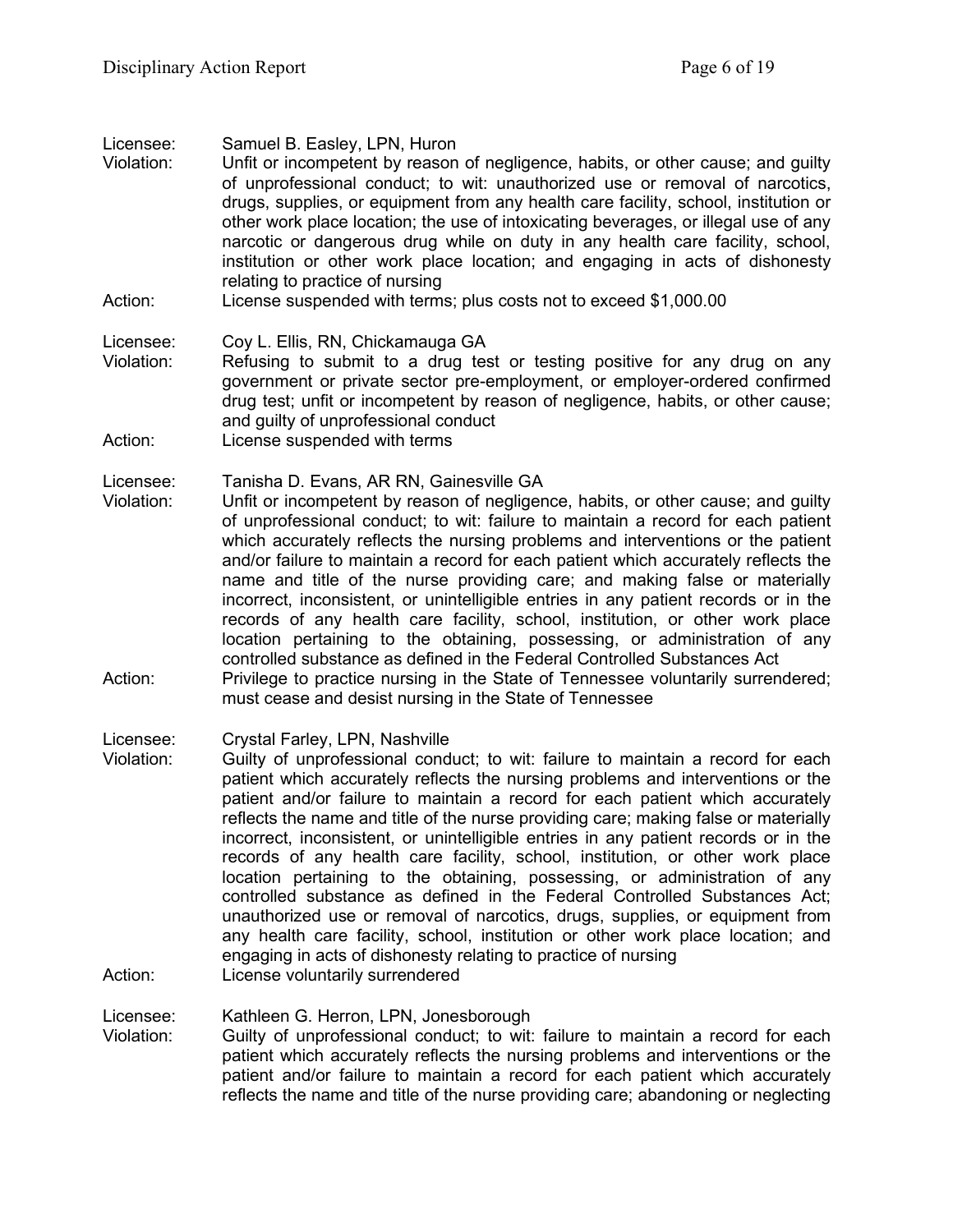a patient requiring nursing care; impersonating another licensed practitioner; practicing practical nursing in a manner inconsistent with T.C.A. 63-7-108; and engaging in acts of dishonesty relating to practice of nursing Action: Conditional single state license granted

Licensee: Mark Allen Hesselrode, APRN/RN, Cordova<br>Violation: Unfit or incompetent by reason of negligenc

- Unfit or incompetent by reason of negligence, habits, or other cause; and guilty of unprofessional conduct; to wit: violated or attempted to violate, directly or indirectly, or assisted in or abetted the violation of, or conspired to violate, any provision of this chapter or any lawful order of the board issued pursuant thereto; failure to maintain a record for each patient which accurately reflects the nursing problems and interventions or the patient and/or failure to maintain a record for each patient which accurately reflects the name and title of the nurse providing care; failing to take appropriate action in safeguarding the patient from incompetent health care practices; over-prescribing or prescribing in a manner inconsistent with Rules 1000-04-.08 and 1000-04-.09; practicing professional nursing in a manner inconsistent with T.C.A. 63-7-103
- Action: APRN certificate and RN license placed on suspension for no less than sixty days; must obtain continuing education; must petition the Board of Nursing for lifting of suspension; once suspension is lifted license will be placed on probation for no less than five years with terms; assessed civil penalties of \$600.00; plus costs not to exceed \$6,000.00; must petition for probation to be lifted

Licensee: Shea K. Holly, RN, Johnson City<br>Violation: Guilty of a crime: and quilty of un

Guilty of a crime; and quilty of unprofessional conduct

Action: License suspended with terms

Licensee: Debora Kay Jones, RN, Bethel Springs

- Violation: Unfit or incompetent by reason of negligence, habits, or other cause; addicted to alcohol or drugs to the degree of interfering with nursing duties; and guilty of unprofessional conduct; to wit: failure to maintain a record for each patient which accurately reflects the nursing problems and interventions or the patient and/or failure to maintain a record for each patient which accurately reflects the name and title of the nurse providing care; unauthorized use or removal of narcotics, drugs, supplies, or equipment from any health care facility, school, institution or other work place location; being under the influence of alcoholic beverages, or under the influence of drugs which impair judgement while on duty in any health care facility, school, institution or other work place location; and engaging in acts of dishonesty relating to practice of nursing
- Action: License voluntarily surrendered; assessed civil penalties of \$1,500.00; plus costs not to exceed \$1,000.00

Licensee: Caren Austein Ridgway Kennedy, RN, Cordova Violation: Unfit or incompetent by reason of negligence, habits, or other cause; violated or attempted to violate, directly or indirectly, or assisted in or abetted the violation of, or conspired to violate, any provision of this chapter or any lawful order of the board issued pursuant thereto Action: License revoked; plus costs not to exceed \$5,000.00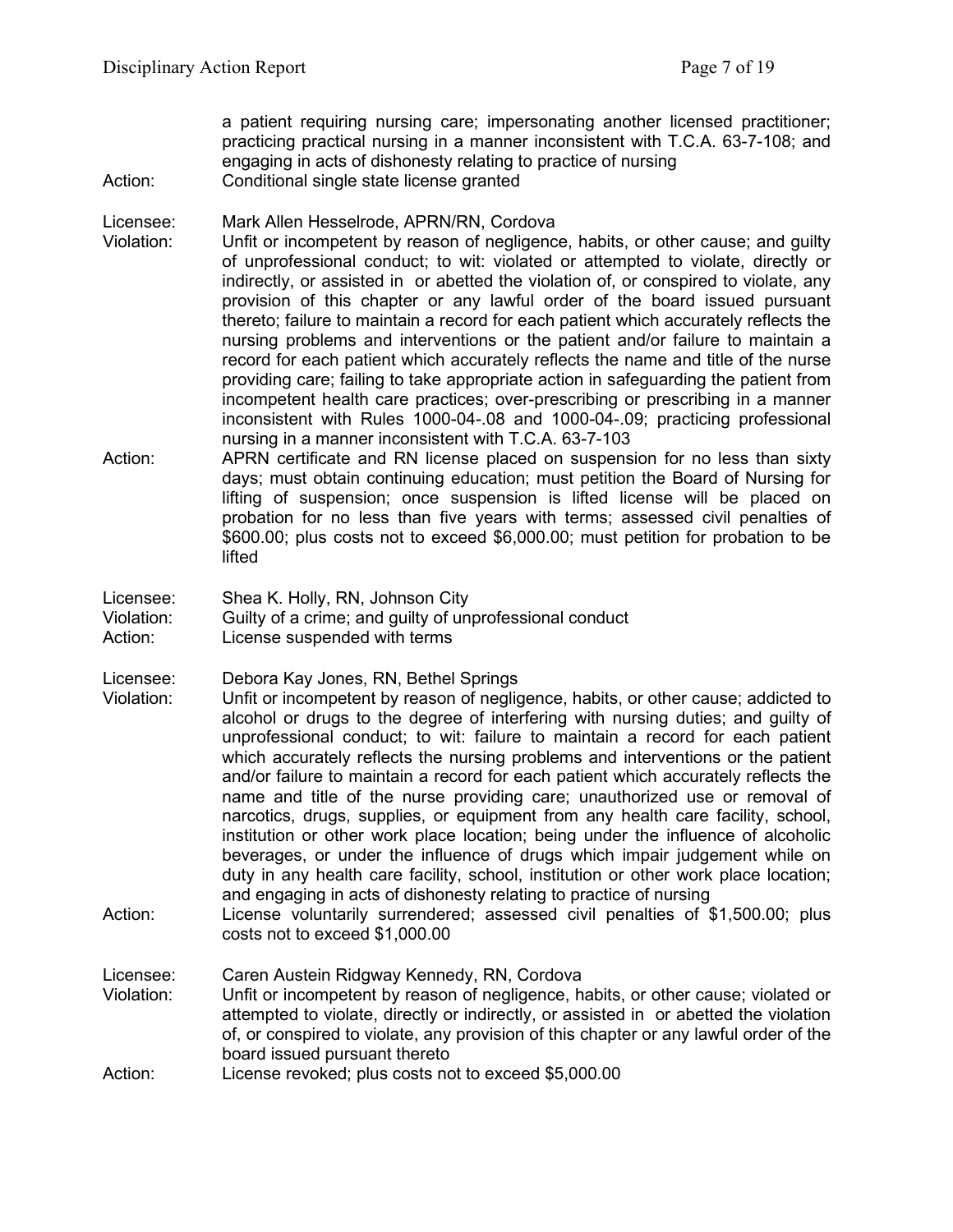| Licensee:<br>Violation:<br>Action: | Karla G. King, APRN/RN, Chattanooga<br>Guilty of a crime                                                                                                                                                                                                                                                                                                                                                                                                                                                                                                                                                                                                                                                       |
|------------------------------------|----------------------------------------------------------------------------------------------------------------------------------------------------------------------------------------------------------------------------------------------------------------------------------------------------------------------------------------------------------------------------------------------------------------------------------------------------------------------------------------------------------------------------------------------------------------------------------------------------------------------------------------------------------------------------------------------------------------|
|                                    | License placed on probation for no less than two years to run concurrent with<br>criminal probation; plus costs not to exceed \$500.00                                                                                                                                                                                                                                                                                                                                                                                                                                                                                                                                                                         |
| Licensee:<br>Violation:<br>Action: | Morgan E. Ledford, LPN, Dunlap<br>Guilty of unprofessional conduct; to wit: making false or materially incorrect,<br>inconsistent, or unintelligible entries in any patient records or in the records of<br>any health care facility, school, institution, or other work place location<br>pertaining to the obtaining, possessing, or administration of any controlled<br>substance as defined in the Federal Controlled Substances Act; unauthorized<br>use or removal of narcotics, drugs, supplies, or equipment from any health care<br>facility, school, institution or other work place location; and engaging in acts of<br>dishonesty relating to practice of nursing<br>License suspended with terms |
| Licensee:<br>Violation:            | Laura Chavon Lindsey, RN, Clarksville<br>Unfit or incompetent by reason of negligence, habits, or other cause; and guilty<br>of unprofessional conduct; to wit: being under the influence of alcoholic<br>beverages, or under the influence of drugs which impair judgement while on<br>duty in any health care facility, school, institution or other work place location                                                                                                                                                                                                                                                                                                                                     |
| Action:                            | License suspended with terms                                                                                                                                                                                                                                                                                                                                                                                                                                                                                                                                                                                                                                                                                   |
| Licensee:<br>Violation:            | Edna M. Moses, APRN/RN, Knoxville<br>Unfit or incompetent by reason of negligence, habits, or other cause; and is<br>mentally incompetent                                                                                                                                                                                                                                                                                                                                                                                                                                                                                                                                                                      |
| Action:                            | RN license and APRN certificate summarily suspended; must cease and desist<br>practicing nursing in the State of Tennessee                                                                                                                                                                                                                                                                                                                                                                                                                                                                                                                                                                                     |
| Licensee:<br>Violation:            | Samantha J. Overbey, LPN, Camden<br>Refusing to submit to a drug test or testing positive for any drug on any<br>government or private sector pre-employment, or employer-ordered confirmed<br>drug test                                                                                                                                                                                                                                                                                                                                                                                                                                                                                                       |
| Action:                            | License suspended with terms                                                                                                                                                                                                                                                                                                                                                                                                                                                                                                                                                                                                                                                                                   |
| Licensee:<br>Violation:            | Shona Parkins, RN, Greeneville<br>Unfit or incompetent by reason of negligence, habits, or other cause; addicted to<br>alcohol or drugs to the degree of interfering with nursing duties; and quilty of<br>unprofessional conduct; to wit: being under the influence of alcoholic beverages,<br>or under the influence of drugs which impair judgement while on duty in any<br>health care facility, school, institution or other work place location                                                                                                                                                                                                                                                          |
| Action:                            | License suspended with terms                                                                                                                                                                                                                                                                                                                                                                                                                                                                                                                                                                                                                                                                                   |
| Licensee:<br>Violation:            | Shahnaz Poursaied, RN, Memphis<br>Revocation, suspension, probation or other discipline of a license to practice<br>nursing by another state or territory of the United States for any act or omission<br>which would constitute grounds for the revocation, suspension, probation or<br>other discipline of a license in this state; and guilty of unprofessional conduct                                                                                                                                                                                                                                                                                                                                     |
| Action:                            | License revoked; assessed civil penalty of \$500.00; plus costs not to exceed<br>\$5,000.00                                                                                                                                                                                                                                                                                                                                                                                                                                                                                                                                                                                                                    |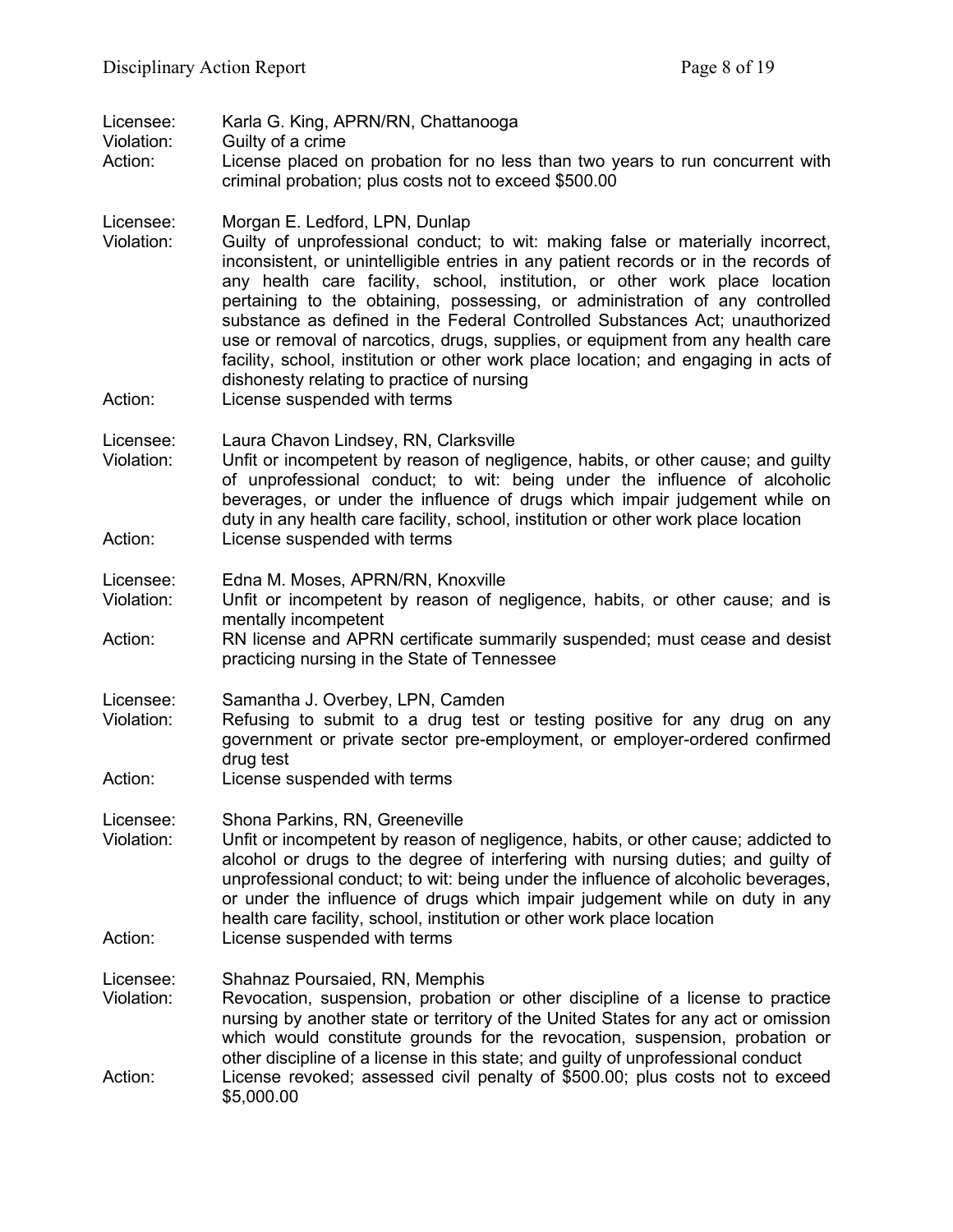Licensee: Shannon L. Ross, RN, Jackson Violation: Unfit or incompetent by reason of negligence, habits, or other cause; addicted to alcohol or drugs to the degree of interfering with nursing duties; and guilty of

unprofessional conduct; to wit: impersonating another licensed practitioner; and engaging in acts of dishonesty relating to practice of nursing

Action: License voluntarily surrendered; plus costs not to exceed \$500.00

Licensee: Jennifer L. Sanders, RN, Hopkinsville KY

- Violation: Guilty of a crime; and guilty of unprofessional conduct; to wit: failure to maintain a record for each patient which accurately reflects the nursing problems and interventions or the patient and/or failure to maintain a record for each patient which accurately reflects the name and title of the nurse providing care; making false or materially incorrect, inconsistent, or unintelligible entries in any patient records or in the records of any health care facility, school, institution, or other work place location pertaining to the obtaining, possessing, or administration of any controlled substance as defined in the Federal Controlled Substances Act; unauthorized use or removal of narcotics, drugs, supplies, or equipment from any health care facility, school, institution or other work place location; and engaging in acts of dishonesty relating to practice of nursing
- Action: License suspended with terms; assessed civil penalty of \$3,000.00; plus costs not to exceed \$5,000.00

#### Licensee: Bailey Kristen Sullivan, RN, Bartlett

- Violation: Unfit or incompetent by reason of negligence, habits, or other cause; addicted to alcohol or drugs to the degree of interfering with nursing duties; and guilty of unprofessional conduct; to wit: failure to maintain a record for each patient which accurately reflects the nursing problems and interventions or the patient and/or failure to maintain a record for each patient which accurately reflects the name and title of the nurse providing care; making false or materially incorrect, inconsistent, or unintelligible entries in any patient records or in the records of any health care facility, school, institution, or other work place location pertaining to the obtaining, possessing, or administration of any controlled substance as defined in the Federal Controlled Substances Act; unauthorized use or removal of narcotics, drugs, supplies, or equipment from any health care facility, school, institution or other work place location; the use of intoxicating beverages, or illegal use of any narcotic or dangerous drug while on duty in any health care facility, school, institution or other work place location; being under the influence of alcoholic beverages, or under the influence of drugs which impair judgement while on duty in any health care facility, school, institution or other work place location; and engaging in acts of dishonesty relating to practice of nursing
- Action: License suspended with terms

Licensee: Lisa C. Trantham, LPN, Copperhill

Violation: Guilty of unprofessional conduct; to wit: revocation, suspension, probation or other discipline of a license to practice nursing by another state or territory of the United States for any act or omission which would constitute grounds for the revocation, suspension, probation or other discipline of a license in this state; and engaging in acts of dishonesty relating to practice of nursing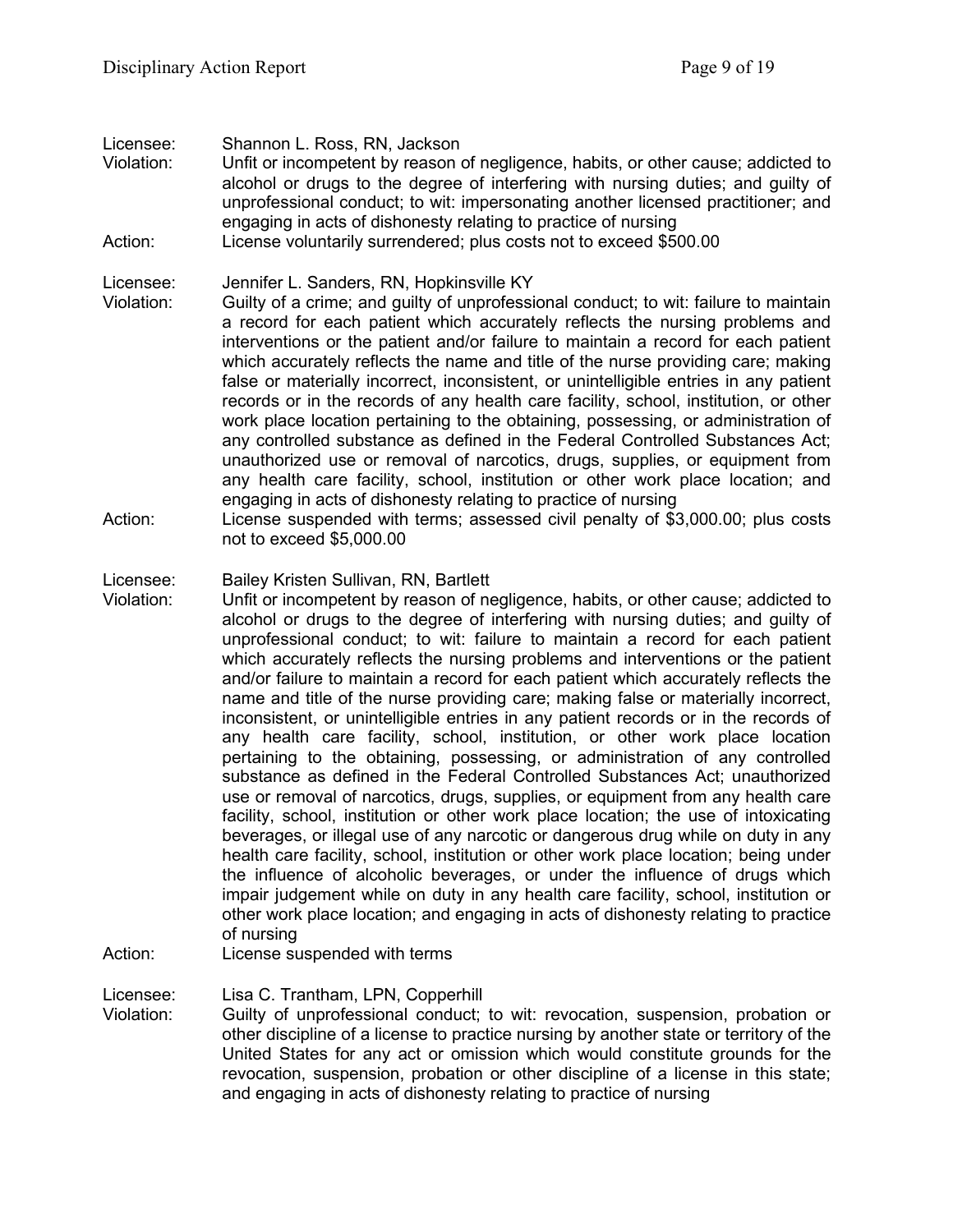Action: License revoked; assessed civil penalty of \$1,000.00; plus costs not to exceed \$5,000.00

Licensee: Rebecca Sue Veillon, RN, Lafollette<br>Violation: Guilty of unprofessional conduct; to

- Guilty of unprofessional conduct; to wit: refusing to submit to a drug test or testing positive for any drug on any government or private sector preemployment, or employer-ordered confirmed drug test
- Action: License suspended with terms; assessed civil penalty of \$500.00; plus costs not to exceed \$5,000.00

#### Licensee: Penny Williams-Cordeiro, APRN/RN, Limestone

- Violation: Guilty of unprofessional conduct; to wit: violated or attempted to violate, directly or indirectly, or assisted in or abetted the violation of, or conspired to violate, any provision of this chapter or any lawful order of the board issued pursuant thereto; practicing professional nursing in a manner inconsistent with T.C.A. 63- 7-103; failure to maintain a record for each patient which accurately reflects the nursing problems and interventions or the patient and/or failure to maintain a record for each patient which accurately reflects the name and title of the nurse providing care; failure to discuss the risks and benefits of the use of controlled substances with the patient or guardian; and failure to have all medical records prescribing a controlled substance reviewed and signed by a supervising physician
- Action: APRN certificate and RN license retired with terms; assessed civil penalty of \$500.00; plus costs not to exceed \$5,000.00
- Licensee: Joanna L. Whitson, LPN, Dunlap
- Violation: Violated or attempted to violate, directly or indirectly, or assisted in or abetted the violation of, or conspired to violate, any provision of this chapter or any lawful order of the board issued pursuant thereto
- Action: License revoked; assessed civil penalty of \$250.00; plus costs not to exceed \$500.00

## **BOARD OF OCCUPATIONAL THERAPY**

| Licensee:  | Elizabeth Bester, OT Evansville,                                                          |
|------------|-------------------------------------------------------------------------------------------|
| Violation: | Failed to properly maintain a sufficient number of continuing competence credit<br>hours. |
| Action:    | Agreed Citation; Assessed Civil Penalty of \$100.00.                                      |
| Licensee:  | Alexandria Hope Calhoun, OTA Gate City                                                    |
| Violation: | Failed to properly maintain a sufficient number of continuing competence credit<br>hours. |
| Action:    | Agreed Citation; Assessed Civil Penalty of \$100.00.                                      |
| Licensee:  | Deana Michelle Claridy, OT Nashville                                                      |
| Violation: | Failed to properly maintain a sufficient number of continuing competence credit<br>hours. |
| Action:    | Agreed Citation; Assessed Civil Penalty of \$100.00.                                      |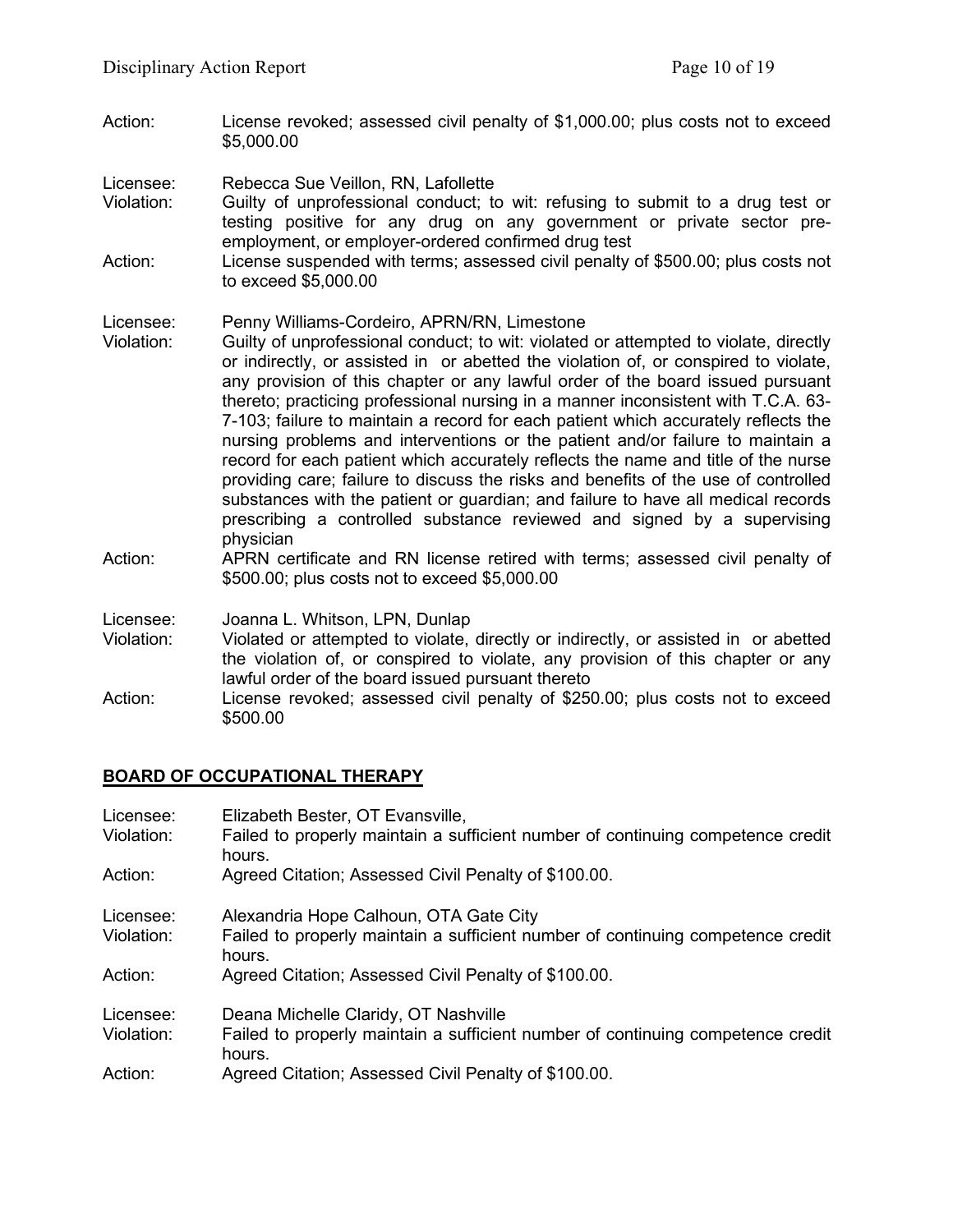| Licensee:<br>Violation: | Ashley Moore Coleman, OTA Cleveland<br>Failed to properly maintain a sufficient number of continuing competence credit<br>hours.            |
|-------------------------|---------------------------------------------------------------------------------------------------------------------------------------------|
| Action:                 | Agreed Citation; Assessed Civil Penalty of \$100.00.                                                                                        |
| Licensee:<br>Violation: | Ivy Desamparado Encarnacion, OT Olive Branch<br>Failed to properly maintain a sufficient number of continuing competence credit<br>hours.   |
| Action:                 | Agreed Citation; Assessed Civil Penalty of \$100.00.                                                                                        |
| Licensee:<br>Violation: | Kenneth Lee Fine, OT Oak Ridge<br>Failed to properly maintain a sufficient number of continuing competence credit<br>hours.                 |
| Action:                 | Agreed Citation; Assessed Civil Penalty of \$100.00.                                                                                        |
| Licensee:<br>Violation: | Katherine Brianne Gentzknow, OT Nashville<br>Failed to properly maintain a sufficient number of continuing competence credit<br>hours.      |
| Action:                 | Agreed Citation; Assessed Civil Penalty of \$100.00.                                                                                        |
| Licensee:<br>Violation: | Alyssa Marie Godsey, OTA Sparta<br>Failed to properly maintain a sufficient number of continuing competence credit<br>hours.                |
| Action:                 | Agreed Citation; Assessed Civil Penalty of \$100.00.                                                                                        |
| Licensee:<br>Violation: | Cara Deanna Kato, OT Chattanooga<br>Failed to properly maintain a sufficient number of continuing competence credit<br>hours.               |
| Action:                 | Agreed Citation; Assessed Civil Penalty of \$100.00.                                                                                        |
| Licensee:<br>Violation: | Katherine Knox King, OTA Decatur<br>Failed to properly maintain a sufficient number of continuing competence credit<br>hours.               |
| Action:                 | Agreed Citation; Assessed Civil Penalty of \$100.00.                                                                                        |
| Licensee:<br>Violation: | Christine Lynn Kiser, OTA Fayetteville<br>Failed to properly maintain a sufficient number of continuing competence credit<br>hours.         |
| Action:                 | Agreed Citation; Assessed Civil Penalty of \$100.00.                                                                                        |
| Licensee:<br>Violation: | Kandace Nelson, OT Springhill<br>Failed to properly maintain a sufficient number of continuing competence credit<br>hours.                  |
| Action:                 | Agreed Citation; Assessed Civil Penalty of \$100.00.                                                                                        |
| Licensee:<br>Violation: | Ladeshia Shanae Hardemon Norman, OTA Nashville<br>Failed to properly maintain a sufficient number of continuing competence credit<br>hours. |
| Action:                 | Agreed Citation; Assessed Civil Penalty of \$100.00.                                                                                        |
| Licensee:               | Emma Francis Risner, OT Waynesboro                                                                                                          |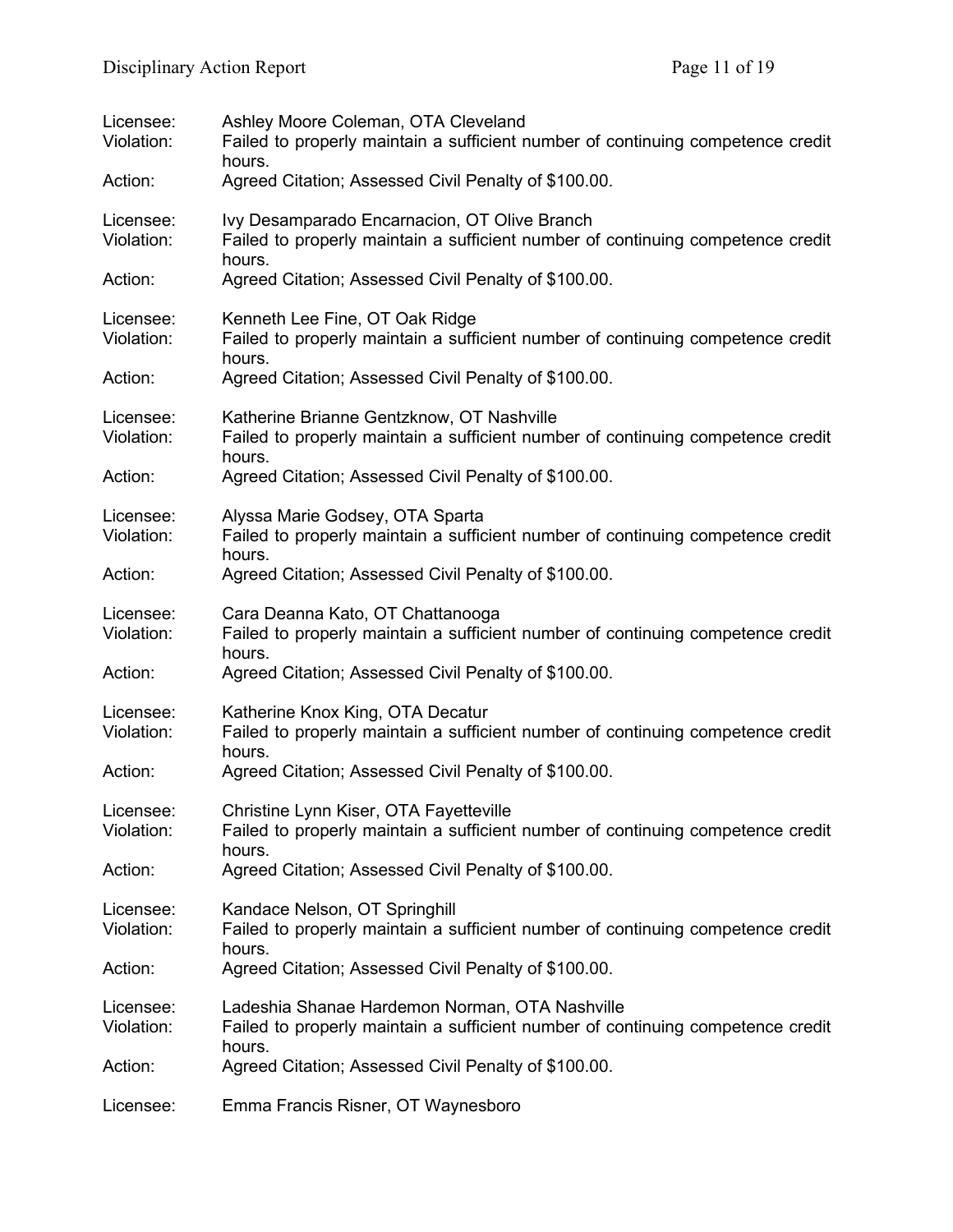- Violation: Failed to properly maintain a sufficient number of continuing competence credit hours.
- Action: Agreed Citation; Assessed Civil Penalty of \$100.00.

## **BOARD OF OSTEOPATHIC EXAMINATION**

| Licensee:<br>Violation: | Dan Hunter, DO, Alcoa<br>Failed to properly maintain a sufficient number of continuing competence credit<br>hours.                                                                                                                                                           |
|-------------------------|------------------------------------------------------------------------------------------------------------------------------------------------------------------------------------------------------------------------------------------------------------------------------|
| Action:                 | Agreed Citation; Assessed Civil Penalty of \$80.00.                                                                                                                                                                                                                          |
| Licensee:               | Tiundra L. Love, DO Chattanooga                                                                                                                                                                                                                                              |
| Violation:              | Guilty of prescribing controlled substances not pursuant to doctor, patient<br>relationship and failing to maintain medical records for each of the patients.                                                                                                                |
| Action:                 | License placed on probation for 3 years; attend Prescribing course at Vanderbilt<br>University Medical Center and Professional Boundaries Inc. medical record<br>keeping course; assessed civil penalty of \$5,200.00 plus the reasonable costs<br>of prosecuting this case. |

# **PAIN MANAGEMENT CLINICS**

- Licensee: The Joint and Spine Pain Center, Clarksville
- Violation: Inspection reflected deficiencies including poorly kept medical documentation in patient charts
- Action: Conditional license granted; license reprimanded; Applicant shall pay for the reinspection fee of \$1,000.00

## **BOARD OF PHARMACY**

- Licensee: Jonathan Michael Broyles, D.Ph, Caryville
- Violation: Failed to require proof of a valid government issued form of identification or insurance card prior to dispensing a controlled substance. To wit: Prior to an authorized dispenser dispensing a prescription for any Schedule II-IV opioid, benzodiazepine, zolpidem, barbiturate, or carisoprodol medication for greater than a seven-day supply, a pharmacist, pharmacy technician, pharmacy intern, or any other person authorized to dispense controlled substances shall require the person taking possession of the dispensed prescription to present a valid government issued identification or public or private insurance card, unless the person is personally known to the pharmacist, pharmacy technician, pharmacy intern or any other person authorized to dispense controlled substances. The identification requirements described in subsection (a) shall apply to all authorized dispensers who dispense Schedule II-IV opioid, benzodiazepine, zolpidem, barbiturate, and carisoprodol medications for greater than a sevenday supply; failed to comply with a lawful order or duly promulgated rule of the Board.
- Action: Assessed civil penalty of \$1,000.00; required to obtain 15 hours of continuing education regarding dispensing controlled substances.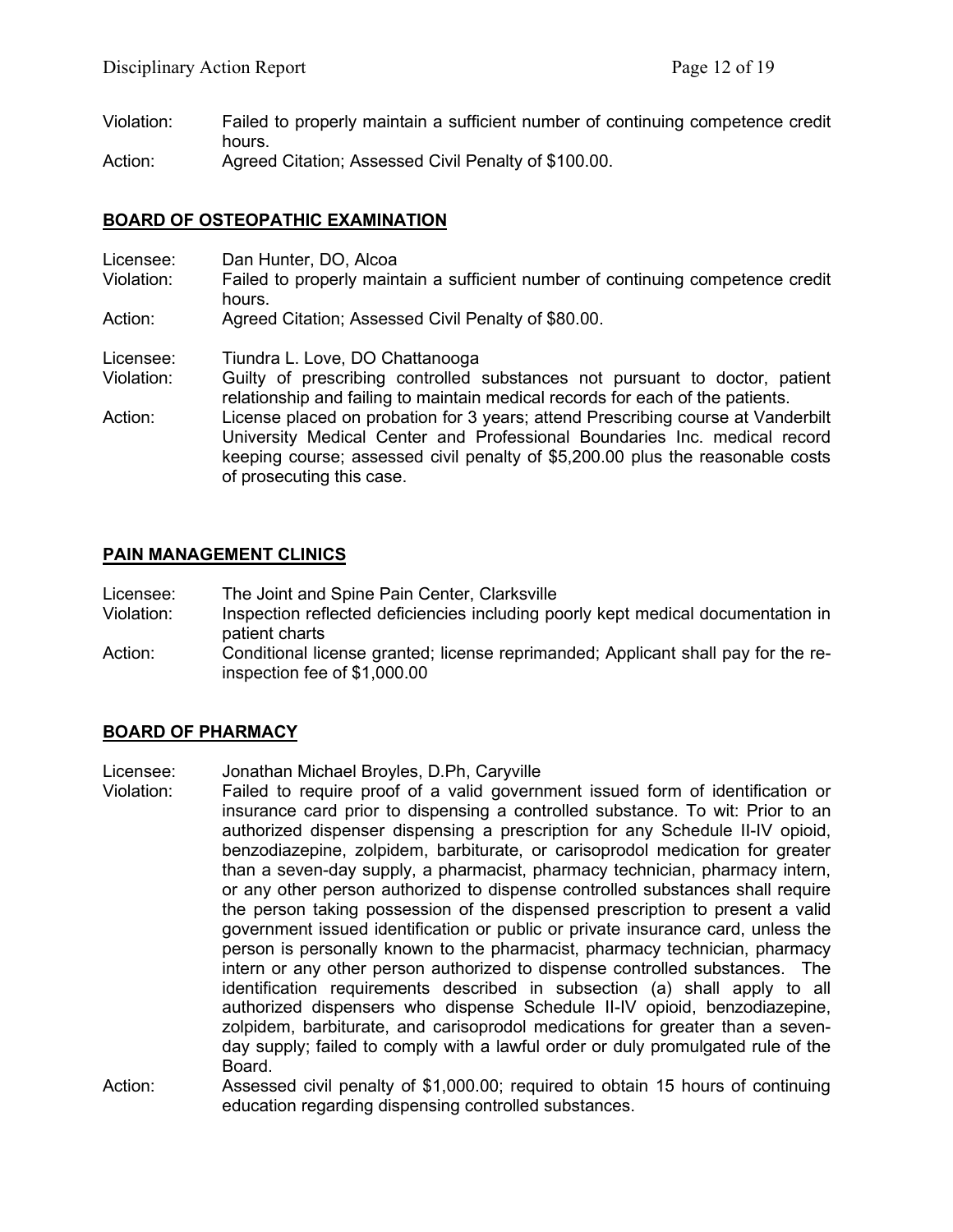| Licensee:<br>Violation:<br>Action: | CPA, Inc., Pharmacy, Knoxville<br>Guilty of operating with a lapsed license. To wit: Except as otherwise provided in<br>parts 2-5 of this chapter, it is unlawful for any individual to engage in the practice<br>of pharmacy unless currently licensed or otherwise authorized under parts 2-5<br>of this chapter to practice under any facet of the provisions of parts 2-5 of this<br>chapter; All licenses and certificates of registration granted by the board shall be<br>for a two (2) year period beginning on the date the license is initially granted. All<br>licenses and certificates of registration shall be renewed on or before the last<br>day of the two (2) year license cycle; Failed to comply with a lawful order or duly<br>promulgated rule of the Board.<br>Assessed civil penalty of \$1,000.00 and submit a corrective plan of action to the<br>Board regarding renewal procedures.                                                                                                                                                                                           |
|------------------------------------|------------------------------------------------------------------------------------------------------------------------------------------------------------------------------------------------------------------------------------------------------------------------------------------------------------------------------------------------------------------------------------------------------------------------------------------------------------------------------------------------------------------------------------------------------------------------------------------------------------------------------------------------------------------------------------------------------------------------------------------------------------------------------------------------------------------------------------------------------------------------------------------------------------------------------------------------------------------------------------------------------------------------------------------------------------------------------------------------------------|
| Licensee:<br>Violation:            | Stormy Nicole Gamble, RT, Knoxville<br>Guilty of diverting medical devices for personal financial gain. To wit: Been guilty<br>of dishonorable, immoral, unethical or unprofessional conduct.                                                                                                                                                                                                                                                                                                                                                                                                                                                                                                                                                                                                                                                                                                                                                                                                                                                                                                              |
| Action:                            | License revoked; assessed costs of prosecuting this case.                                                                                                                                                                                                                                                                                                                                                                                                                                                                                                                                                                                                                                                                                                                                                                                                                                                                                                                                                                                                                                                  |
| Licensee:<br>Violation:<br>Action: | Insightra Medical, Pharmacy, Clarksville<br>Guilty of operating without a valid, Board issued license. To wit: Application for a<br>license to operate as a pharmacy practice site, manufacturer, outsourcing<br>facility, oxygen supplier or wholesaler/distributor within the state of Tennessee<br>shall be submitted to the office of the board at least thirty (30) days prior to the<br>scheduled opening date. No pharmacy practice site, manufacturer, outsourcing<br>facility, oxygen supplier or wholesaler/distributor may open within the state of<br>Tennessee until a license has been obtained; and such license will not be<br>issued until an inspection by an authorized representative of the board has been<br>made; failed to comply with [a] duly promulgated rule of the board.<br>Assessed civil penalty of \$1,300.00                                                                                                                                                                                                                                                             |
| Licensee:<br>Violation:<br>Action: | Glenda Ann Klein, RT, Henderson<br>Guilty of diversion of controlled substances.<br>License revoked                                                                                                                                                                                                                                                                                                                                                                                                                                                                                                                                                                                                                                                                                                                                                                                                                                                                                                                                                                                                        |
| Licensee:<br>Violation:            | Omnicare of Memphis, Pharmacy, Memphis<br>Inspection revealed sterile products not prepared in compliance with applicable<br>USP standards for pharmaceutical compounding; pharmacy staff not wearing<br>appropriate identification; out of date drugs and/or devices that had not been<br>destroyed as is required. To wit: All sterile products shall be prepared in<br>compliance with applicable USP standards for pharmaceutical compounding;<br>Pharmacy technicians must wear appropriate identification showing name and<br>appropriate title (e.g. pharmacy technician, certified pharmacy technician); Any<br>drug that isout of date [or] old is deemed to be adulterated, and the<br>possession of those drugs or devices is prohibited; The owner or pharmacist<br>in charge of a pharmacy practice site shall immediately return or destroy all<br>outdated, defective, or deteriorated prescription drugs and devices and related<br>materials; except that the destruction of controlled substances listed in any<br>schedule shall be performed by a Board approved agent or vendor. Upon |

request, the Board may waive selected portions of these requirements so long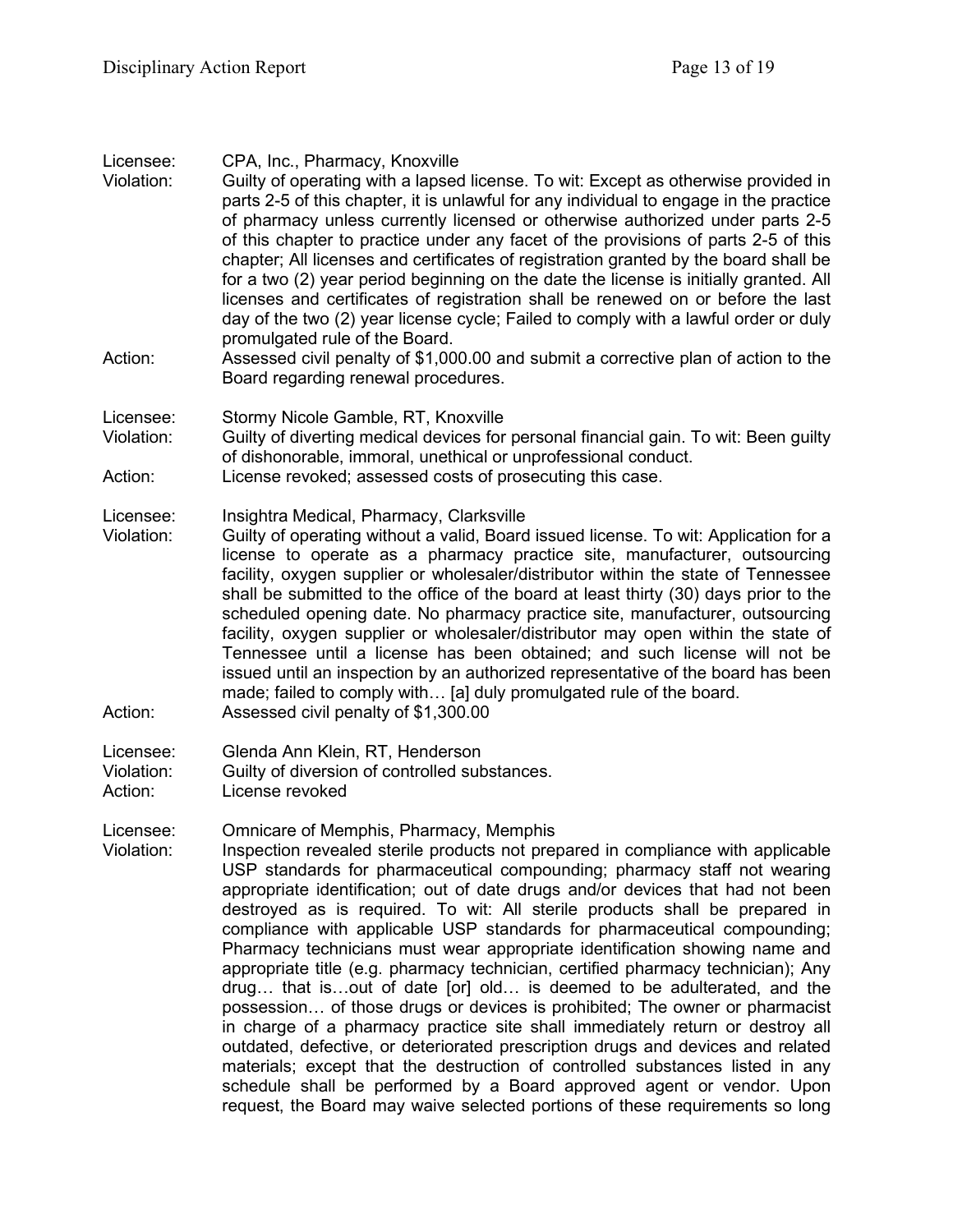as any waiver granted is consistent with the Board's authority under Tenn. Code Ann. Title 63, Chapters 1 and 10, and Tenn. Code Ann. Title 4, Chapter 5; A drug or device shall be deemed to be adulterated if:

It has been produced, prepared, packed or held under unsanitary conditions whereby it may have been contaminated with filth, or whereby it may have been rendered injurious to health; All pharmacists, pharmacy interns and pharmacy technicians as defined in 1140-2-.02 responsible for compounding or dispensing sterile products shall: (a) Obtain practical and/or academic training in the compounding and dispensing of sterile products; (b) Complete annual continuing education related to sterile product compounding and dispensing and utilization; (c) Maintain, in the pharmacy practice site, documentation of completion of the required training and continuing education, (d) Use proper aseptic technique in all sterile product compounding as defined by the pharmacy practice site's policies and procedures; failed to comply with a lawful order or duly promulgated rule of the board.

Action: Assessed civil penalty of \$4,600.00 and submit a corrective plan of action to the Board regarding procedures for ensuring compliance.

Licensee: Corey Michael Parham, RT, Memphis

Violation: Guilty of diversion of controlled substances. To wit: It is unlawful for any person, firm or corporation to possess, sell, barter or give away any drug known as legend drugs…except upon the written prescription of a duly licensed physician, certified physician's assistant, nurse…who is rendering service under the supervision, control and responsibility of a licensed physician…a dentist, an optometrist…or a veterinarian, and compounded or dispensed by a duly registered pharmacist. It is unlawful for any person, firm or corporation to obtain or attempt to obtain a legend drug, or to procure to attempt to procure the administration of a legend drug, by fraud, deceit, misrepresentation, subterfuge, forgery, alteration of a prescription, by the concealment of material fact, or by the use of a false name or address. It is unlawful for any person to have in such person's possession, any drug herein defined or enumerated, without the same having been prescribed by a duly licensed physician, certified physician assistant, dentist, optometrist…or veterinarian, and having been dispensed by a pharmacy duly licensed and registered in this state, unless such person was a resident of another state and had the prescription therefore filled by a duly licensed and registered pharmacist of such other state. It is unlawful for any person knowingly or intentionally to: Acquire or obtain, or attempt to acquire or attempt to obtain, possession of controlled substance by misrepresentation, fraud, forgery, deception or subterfuge. Engaging in conduct prohibited or made unlawful by any of the provisions of parts 2-5 of this chapter or any other laws of the state or of the United States relating to drugs or to the practice of pharmacy. Been guilty of dishonorable, immoral, unethical or unprofessional conduct. Action: License revoked

Licensee: Cody Allen Peeler, D.Ph., Johnson City

Violation: Guilty of dispensing prescriptions for controlled substances early and not in strict conformity with the prescriber's directions and diversion of controlled substances. To wit: It is unlawful for any person, firm or corporation to possess, sell, barter or give away any drug known as legend drugs…except upon the written prescription of a duly licensed physician, certified physician's assistant, nurse…who is rendering service under the supervision, control and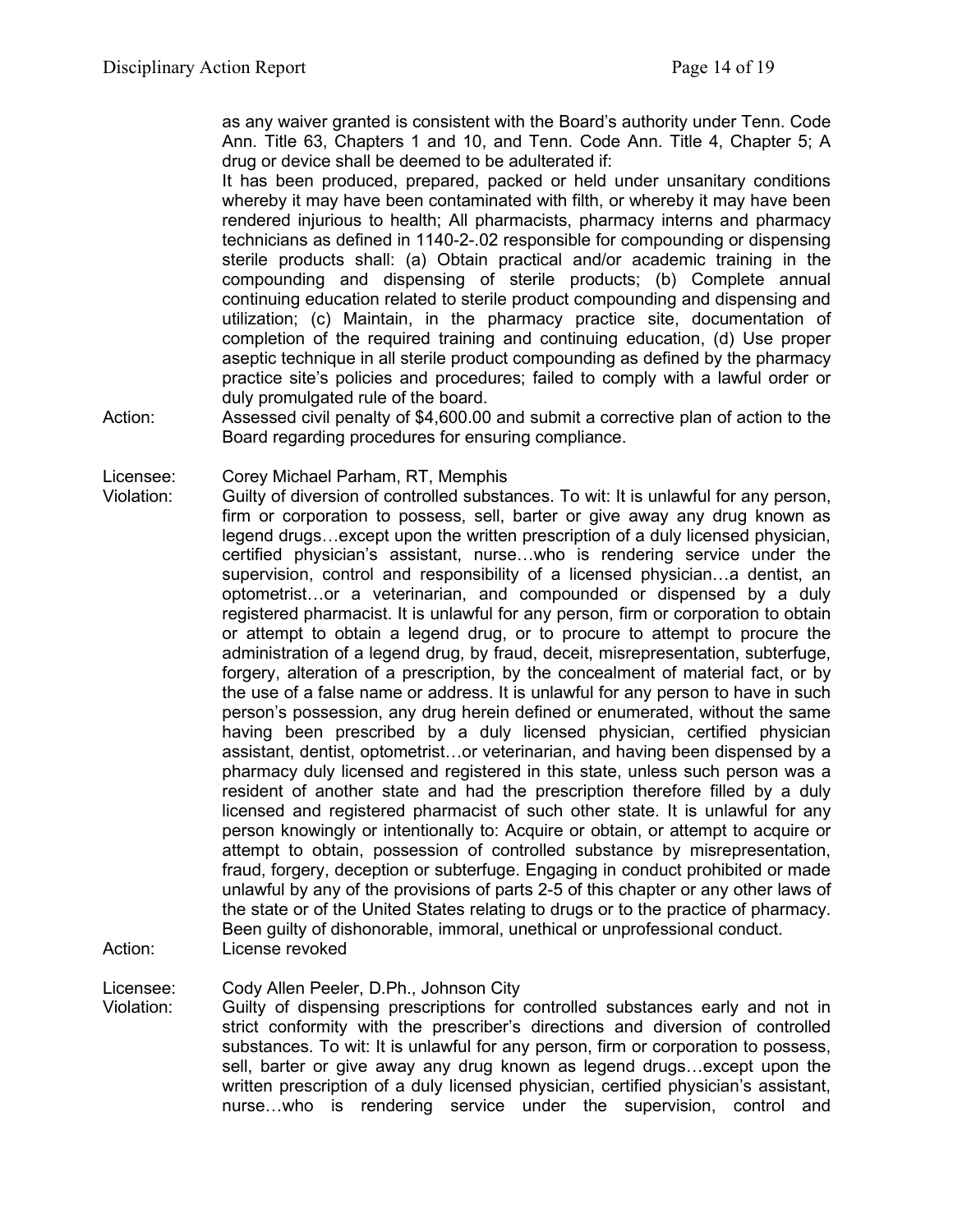responsibility of a licensed physician…a dentist, an optometrist…or a veterinarian, and compounded or dispensed by a duly registered pharmacist. It is unlawful for any person, firm or corporation to obtain or attempt to obtain a legend drug, or to procure to attempt to procure the administration of a legend drug, by fraud, deceit, misrepresentation, subterfuge, forgery, alteration of a prescription, by the concealment of material fact, or by the use of a false name or address. It is unlawful for any person to have in such person's possession, any drug herein defined or enumerated, without the same having been prescribed by a duly licensed physician, certified physician assistant, dentist, optometrist…or veterinarian, and having been dispensed by a pharmacy duly licensed and registered in this state, unless such person was a resident of another state and had the prescription therefore filled by a duly licensed and registered pharmacist of such other state. It is unlawful for any person knowingly or intentionally to: Acquire or obtain, or attempt to acquire or attempt to obtain, possession of controlled substance by misrepresentation, fraud, forgery, deception or subterfuge. Engaging in conduct prohibited or made unlawful by any of the provisions of parts 2-5 of this chapter or any other laws of the state or of the United States relating to drugs or to the practice of pharmacy. Been guilty of dishonorable, immoral, unethical or unprofessional conduct; All medical and prescription orders shall be compounded and dispensed in strict conformity with any directions of the prescriber.

- Action: License suspended for 6 months with terms of treatment through the Tennessee Pharmacy Recovery Network (TPRN) and all recommendations by TPRN. At the conclusion of treatment and compliance with all recommendations, license shall be placed on probation to run concurrent with monitoring.
- Licensee: Perkins Drugs, Pharmacy, Paris

Violation: Failed to provide counsel regarding new and/or refilled prescriptions to patients. Action: Assessed civil penalty of \$3,000.00 and upon submission of an acceptable plan of correction the assessed civil penalty will be reduced to \$1,000.00.

Licensee: James Perkins, D.Ph., Paris

Violation: Failed to provide counsel regarding new and/or refilled prescriptions to patients. Action: Assessed civil penalty of \$1,000.00

Licensee: Riddle Drug #3, Pharmacy, Oak Ridge

Violation: Failure to post "pharmacist not on duty" sign or put up a barrier barring entry to the pharmacy which the pharmacists was not on duty. To wit: A pharmacy practice site where prescription drugs and devices and related materials are received, stored, compounded and dispensed shall not be opened for business or any other reason unless a licensed pharmacist is present. Furthermore, no medical or prescription order shall be dispensed except during the presence and under the direct supervision of a pharmacist; A pharmacist is permitted one (1) temporary absence for a period not exceeding one (1) hour per day. During the absence of a pharmacist from the pharmacy practice site, a sign containing the words "pharmacist not on duty" must be conspicuously displayed in the pharmacy practice site. It shall be unlawful to fail or refuse to display the required sign in a conspicuous place when a pharmacist is absent. No medical or prescription order may be compounded or dispensed during the absence of a pharmacist. Additionally, during the absence of the pharmacist the prescription department shall be closed off by physical barrier from floor to ceiling; Failed to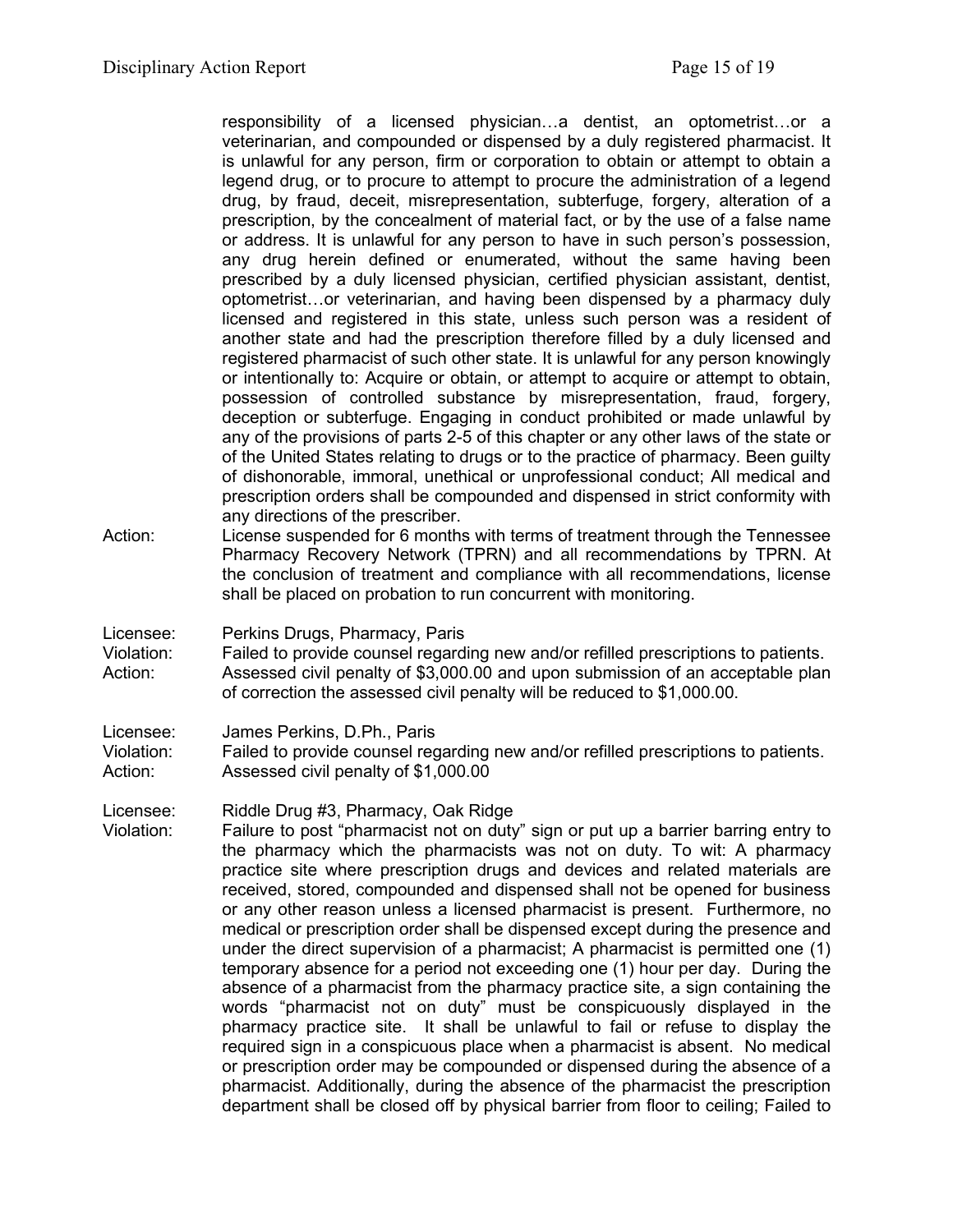comply with a lawful order or duly promulgated rule of the board. Action: License reprimanded

Licensee: Riggs Drugs, Pharmacy, Lafollette

- Violation: Failed to require proof of a valid government issued form of identification or insurance card prior to dispensing a controlled substance. To wit: Prior to an authorized dispenser dispensing a prescription for any Schedule II-IV opioid, benzodiazepine, zolpidem, barbiturate, or carisoprodol medication for greater than a seven-day supply, a pharmacist, pharmacy technician, pharmacy intern, or any other person authorized to dispense controlled substances shall require the person taking possession of the dispensed prescription to present a valid government issued identification or public or private insurance card, unless the person is personally known to the pharmacist, pharmacy technician, pharmacy intern or any other person authorized to dispense controlled substances. The identification requirements described in subsection (a) shall apply to all authorized dispensers who dispense Schedule II-IV opioid, benzodiazepine, zolpidem, barbiturate, and carisoprodol medications for greater than a sevenday supply; failed to comply with a lawful order or duly promulgated rule of the Board.
- Action: Assessed civil penalty of \$1,000.00; required to submit a store specific corrective plan of action to address proper procedure when dispensing a controlled substance in a supply greater than 7 days.

Licensee: Tennessee CVS Pharmacy #7608, Nashville

Violation: Failed to provide counsel regarding pseudoephedrine prescription to patient.

Action: Assessed civil penalty of \$1,000.00

Licensee: Town & Country Drugs, Inc., Pharmacy, Clarksville

- Violation: Routine inspection revealed 90 expired ingredients and excipients for use in non-sterile compounding and vaccines stored in a refrigerator without a temperature gauge.
- Action: Assessed civil penalty of \$900.00

# **BOARD OF PHYSICAL THERAPY**

| Licensee:<br>Violation:<br>Action: | Courtney L. Drzyzga, PT Memphis<br>Failed to timely renew and practiced on a lapsed license.<br>License reprimanded; assessed civil penalty of \$1,500.00 plus the reasonable<br>costs of prosecuting this case. |
|------------------------------------|------------------------------------------------------------------------------------------------------------------------------------------------------------------------------------------------------------------|
| Licensee:<br>Violation:<br>Action: | Barbara Hargrove, PT Brentwood<br>Failed to timely renew and practiced on a lapsed license.<br>License reprimanded; assessed civil penalty of \$9,500.00 plus the reasonable<br>costs of prosecuting this case.  |
| Licensee:<br>Violation:<br>Action: | Martha G. Hopper, PT Memphis<br>Failed to timely renew and practiced on a lapsed license.<br>License reprimanded; assessed civil penalty of \$2,000.00 plus the reasonable<br>costs of prosecuting this case.    |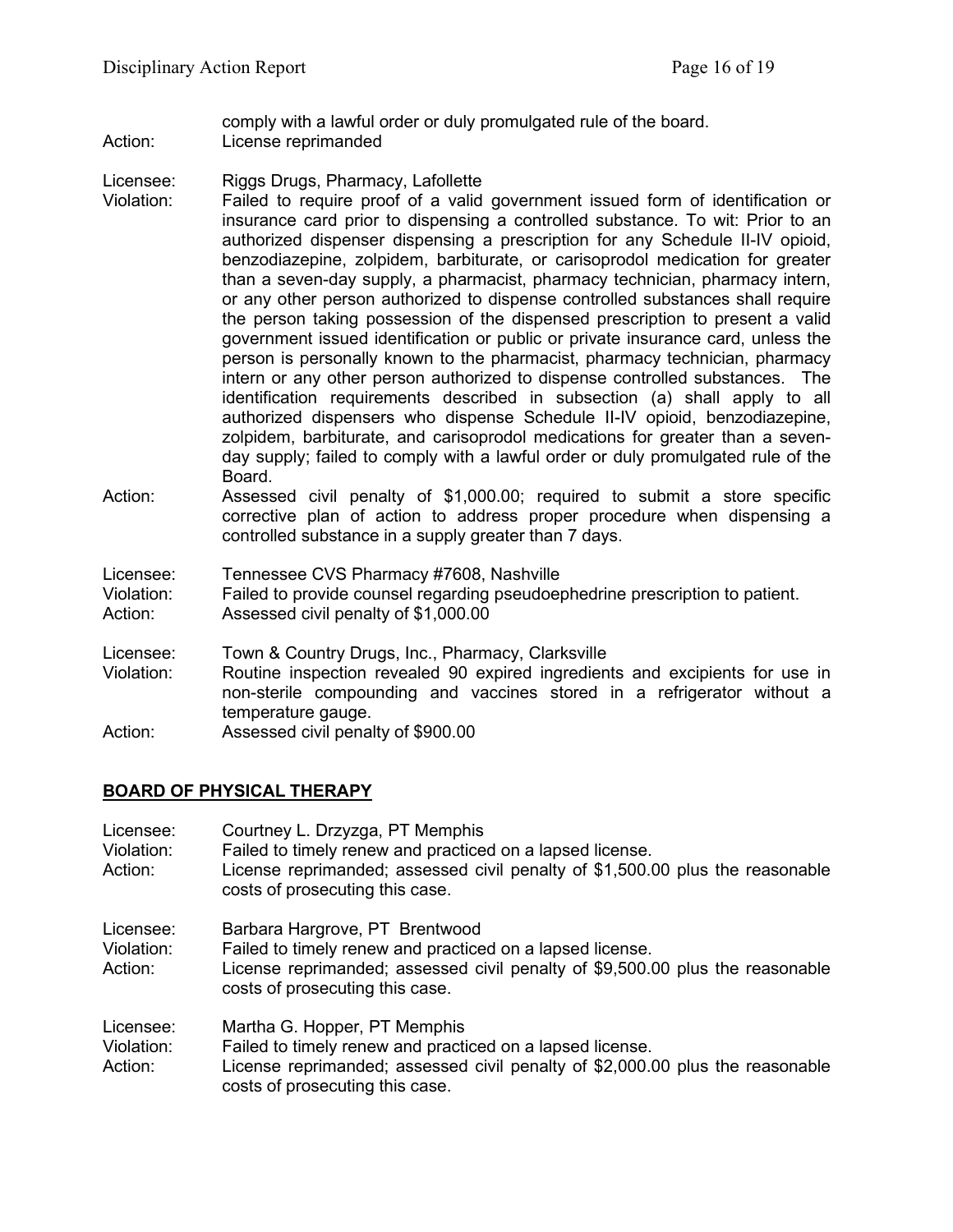Licensee: Donald Reagan, PT Knoxville<br>Violation: Guilty of inadequately supervi

- Guilty of inadequately supervising and delegating duties that exceed the scope of practice for assistive personnel.
- Action: Licensed placed on probation for 1 year; obtain 6 continuing education credit hours on the topic of ethics and jurisprudence; assessed civil penalty of \$500.00 plus the reasonable costs of prosecuting this case.

## **BOARD OF RESPIRATORY CARE**

| Licensee:  | Stacey Dockery Allen, RRT, Del Rio                                 |
|------------|--------------------------------------------------------------------|
| Violation: | Failed to properly maintain sufficient continuing education hours. |
| Action:    | Agreed Citation; assessed civil penalty of \$300.00                |
| Licensee:  | Brenda J. Allison, RCA, Carthage                                   |
| Violation: | Failed to properly maintain sufficient continuing education hours. |
| Action:    | Agreed Citation; assessed civil penalty of \$300.00                |
| Licensee:  | Howard M. Evans, RRT, Lafayette                                    |
| Violation: | Failed to properly maintain sufficient continuing education hours. |
| Action:    | Agreed Citation; assessed civil penalty of \$300.00                |
| Licensee:  | Ja'Quelva Sontrice Gaines, RRT, Southaven, Mississippi             |
| Violation: | Failed to properly maintain sufficient continuing education hours. |
| Action:    | Agreed Citation; assessed civil penalty of \$300.00                |
| Licensee:  | Kenni Crabbtree Griffin, RRT, Oak Ridge                            |
| Violation: | Failed to properly maintain sufficient continuing education hours. |
| Action:    | Agreed Citation; assessed civil penalty of \$300.00                |
| Licensee:  | Tonya Rudy Gunn, RRT, Savannah                                     |
| Violation: | Failed to properly maintain sufficient continuing education hours. |
| Action:    | Agreed Citation; assessed civil penalty of \$300.00                |
| Licensee:  | Angela M. Holloway, CRT, Rockford                                  |
| Violation: | Failed to properly maintain sufficient continuing education hours. |
| Action:    | Agreed Citation; assessed civil penalty of \$300.00                |
| Licensee:  | Casey Leigh Landers, RRT, Cleveland                                |
| Violation: | Failed to properly maintain sufficient continuing education hours. |
| Action:    | Agreed Citation; assessed civil penalty of \$300.00                |
| Licensee:  | Rebecca A. Lee, RRT, Nashville                                     |
| Violation: | Failed to properly maintain sufficient continuing education hours. |
| Action:    | Agreed Citation; assessed civil penalty of \$300.00                |
| Licensee:  | Casy Shane McLearen, RRT, Hernando, Mississippi                    |
| Violation: | Failed to properly maintain sufficient continuing education hours. |
| Action:    | Agreed Citation; assessed civil penalty of \$300.00                |
| Licensee:  | Jamie Dorris Mizell, RRT, Nashville                                |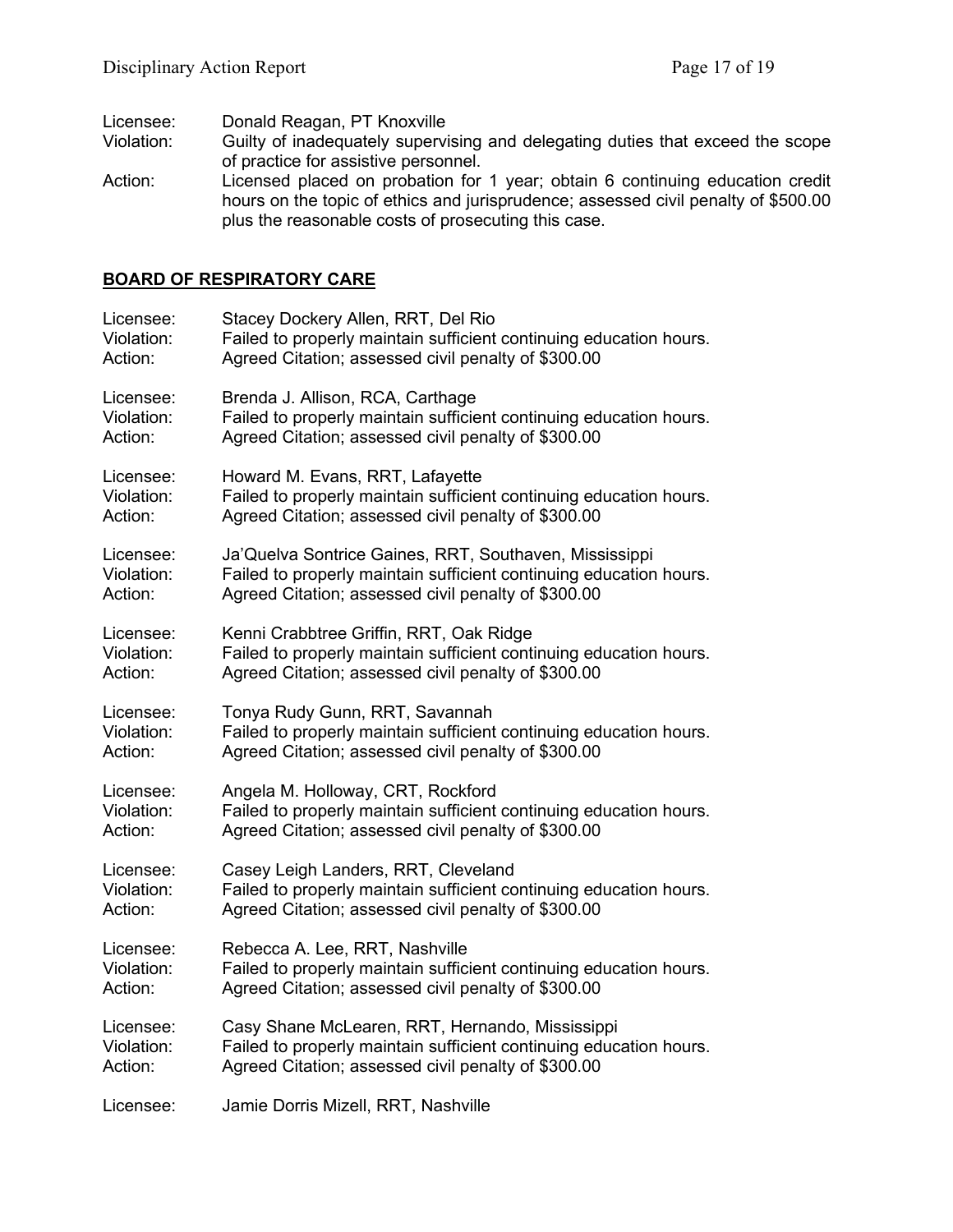| Violation:                         | Failed to timely renew license and practicing on an expired license                                                                                                                                                                        |
|------------------------------------|--------------------------------------------------------------------------------------------------------------------------------------------------------------------------------------------------------------------------------------------|
| Action:                            | Agreed Citation; assessed civil penalty of \$400.00                                                                                                                                                                                        |
| Licensee:                          | Paul Anthony Rueff, RRT, Oak Ridge                                                                                                                                                                                                         |
| Violation:                         | Failed to properly maintain sufficient continuing education hours.                                                                                                                                                                         |
| Action:                            | Agreed Citation; assessed civil penalty of \$300.00                                                                                                                                                                                        |
| Licensee:<br>Violation:<br>Action: | Tommy Shearer, LRT, Hendersonville<br>Guilty of immoral, unethical, unprofessional or dishonorable conduct and<br>inappropriate advances toward patients.<br>License voluntarily surrendered; assessed the costs of prosecuting this case. |
| Licensee:                          | Patricia L. Western, RRT, Cordova                                                                                                                                                                                                          |
| Violation:                         | Failed to properly maintain sufficient continuing education hours.                                                                                                                                                                         |
| Action:                            | Agreed Citation; assessed civil penalty of \$300.00                                                                                                                                                                                        |
| Licensee:                          | Michael Jarrell White, RRT, Clarksville                                                                                                                                                                                                    |
| Violation:                         | Failed to properly maintain sufficient continuing education hours.                                                                                                                                                                         |
| Action:                            | Agreed Citation; assessed civil penalty of \$300.00                                                                                                                                                                                        |

# **ABUSE REGISTRY**

| Name:       | Samantha Leigh Gifford      |
|-------------|-----------------------------|
| Abuse:      | Theft/Misappropriation      |
| Profession: | Caregiver                   |
| Name:       | Michael E. Johnson          |
| Abuse:      | Exploitation                |
| Profession: | <b>Not Provided</b>         |
| Name:       | Matthew Knudson             |
| Abuse:      | Physical                    |
| Profession: | <b>Direct Support Staff</b> |
| Name:       | William Karl Knuttel        |
| Abuse:      | Sexual                      |
| Profession: | <b>Not Provided</b>         |
| Name:       | James Robert Kuykendall     |
| Abuse:      | Exploitation                |
| Profession: | <b>Not Provided</b>         |
| Name:       | <b>Haley Alice Longley</b>  |
| Abuse:      | Exploitation                |
| Profession: | CNA (Revoked)               |
| Name:       | <b>Kwame Nimako</b>         |
| Abuse:      | Neglect                     |
| Profession: | <b>Direct Support Staff</b> |